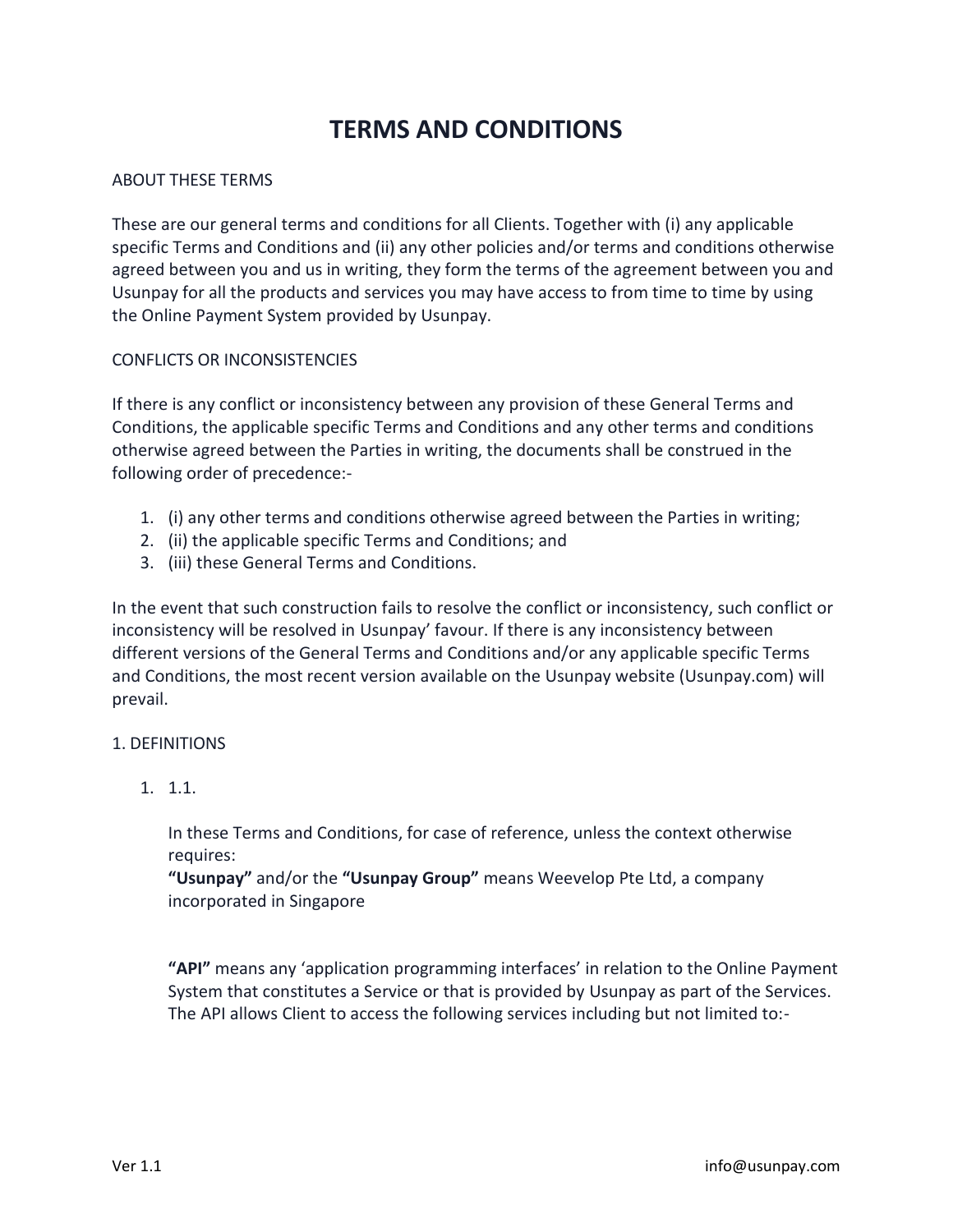- 1. (i) Creation of digital bank accounts;
- 2. (ii) Client Due Diligence & lifecycle management;
- 3. (iii) Balance and transaction listing;
- 4. (iv) Handling Transactions for deposits, transfers and withdrawals;
- 5. (v) Managing physical and virtual cards.

**"Usunpay' Data Privacy Notice"** means the policy in relation to Usunpay' treatment of all Confidential Information for the purposes of Clause 7 below and available on Usunpay' website at https://Usunpay.io/privacy.html.

**"Usunpay' Complaints Policy"** means the policy in relation to Usunpay' treatment of any Client's complaints as a first means of dispute resolution made available on Usunpay' website at https://help.Usunpay.io/en/articles/2764950-complaints-policy.

**"Authorised User"** means any individual, attorney or any kind of representative authorized by Client to access the Online Payment System on behalf of Client.

**"Client, you, your, yours"** means the individual or corporate entity entering into this Agreement as a Party.

**"Client Access Methods"** means the unique password(s) and user identification(s) required to access the Online Payment System.

**"Instruction Funds"** means the type of currency and amount Client agrees to purchase/sell.

**"Facility"** means the Settlement terms and foreign currency exposure or trading limit(s) that Usunpay, in its sole discretion, may grant Client from time to time. Additional detail with respect to Client's Facility may be set forth in a written communication and delivered to Client by Usunpay.

**"Foreign Currency Transaction"** means a set of Instructions provided by Client pursuant to which Client agrees to purchase from or sell to Usunpay a specific amount of funds in one currency and to settle in a specific amount of funds in any another currency permitted by the Online Payment System.

**"Holding Balances"** means the Client's funds held by Usunpay as nominee for Client for its convenience pending receipt by Usunpay of an Instruction from Client. Funds may be maintained in a Holding Balance and managed by both Client and Usunpay pursuant to this Agreement. Client shall be responsible for all risks (e.g. sudden fluctuations and/or volatility of the foreign currency market) associated with maintaining the Holding Balance in one or more foreign currencies. If Usunpay does not receive a timely Instruction for the disposition of such funds, those funds may be converted to Client's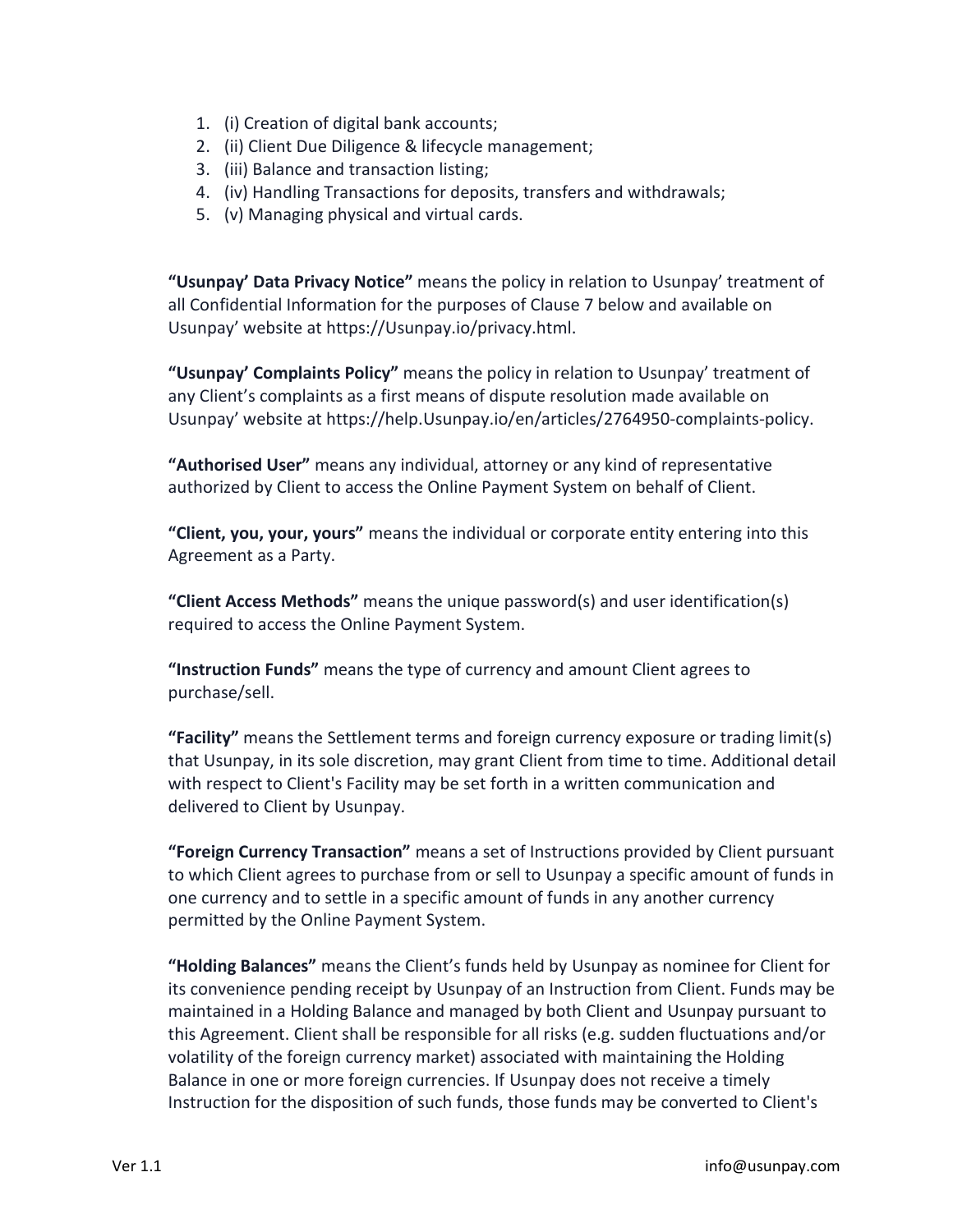home currency at the then-prevailing exchange rate and settled with Client.

**"Instruction(s) (Request)"** means any request by Client for Usunpay to provide Services, including any request for Services made by mail, electronic mail, facsimile, telephone Instructions, the Online Payment System(s) or other means which is effective upon receipt, each as more particularly described herein.

**"Notification"** means a communication other than an instruction made by mail, electronic mail, facsimile, telephone, the Online Payment System or other means.

**"Online Payment System"** means Usunpay' proprietary online system(s) and/or all application programming interfaces (e.g. the API) in relation to the said system(s) by virtue of which Usunpay delivers its Services to Client, including but not limited to making payments and/or processing remittance.

**"Party or Parties"** means individually or collectively Client and Usunpay.

**"Related Company(ies)"** has the meaning given in the Companies Ordinance (Chapter 32) for the time being in force in Hong Kong S.A.R.

**"Relevant Transaction"** means any transaction(s) that is the subject of a dispute between Client and Usunpay.

**"Services"** means all services, financial and non-financial, made, or to be made available by Usunpay, including but not limited to the making of payments by telegraphic transfer, direct debit or credit or banker's draft, entering into Foreign Currency Transactions and other global payment solutions provided by Usunpay in accordance with Client's Instructions (as hereinafter defined), and any other core services such as electronic services, provision of application programming interface (API) products, information, functions and facilities which may be offered by Usunpay from time to time, and also includes the online card and investment facilities entered into pursuant to this Agreement and/or any other applicable Agreement between the Parties. "Service" shall be construed as any of the aforesaid Services. Client shall also refer to specific, separate and/or additional terms and conditions in place for each specific Service, if any.

**"Settlement"** means the total amount, including the cost of currency acquisition as well as any applicable fees and charges Client owes to Usunpay. If Settlement is paid to Usunpay electronically, Client agrees that Settlement shall not be recallable by Client without Usunpay' prior written consent.

**"Terms and Conditions"** means this Agreement and any Exhibits, Attachments, Schedules and/or Addenda, which taken together, shall govern the relationship among the Parties, as it relates to the ordering, delivery and receipt of the Services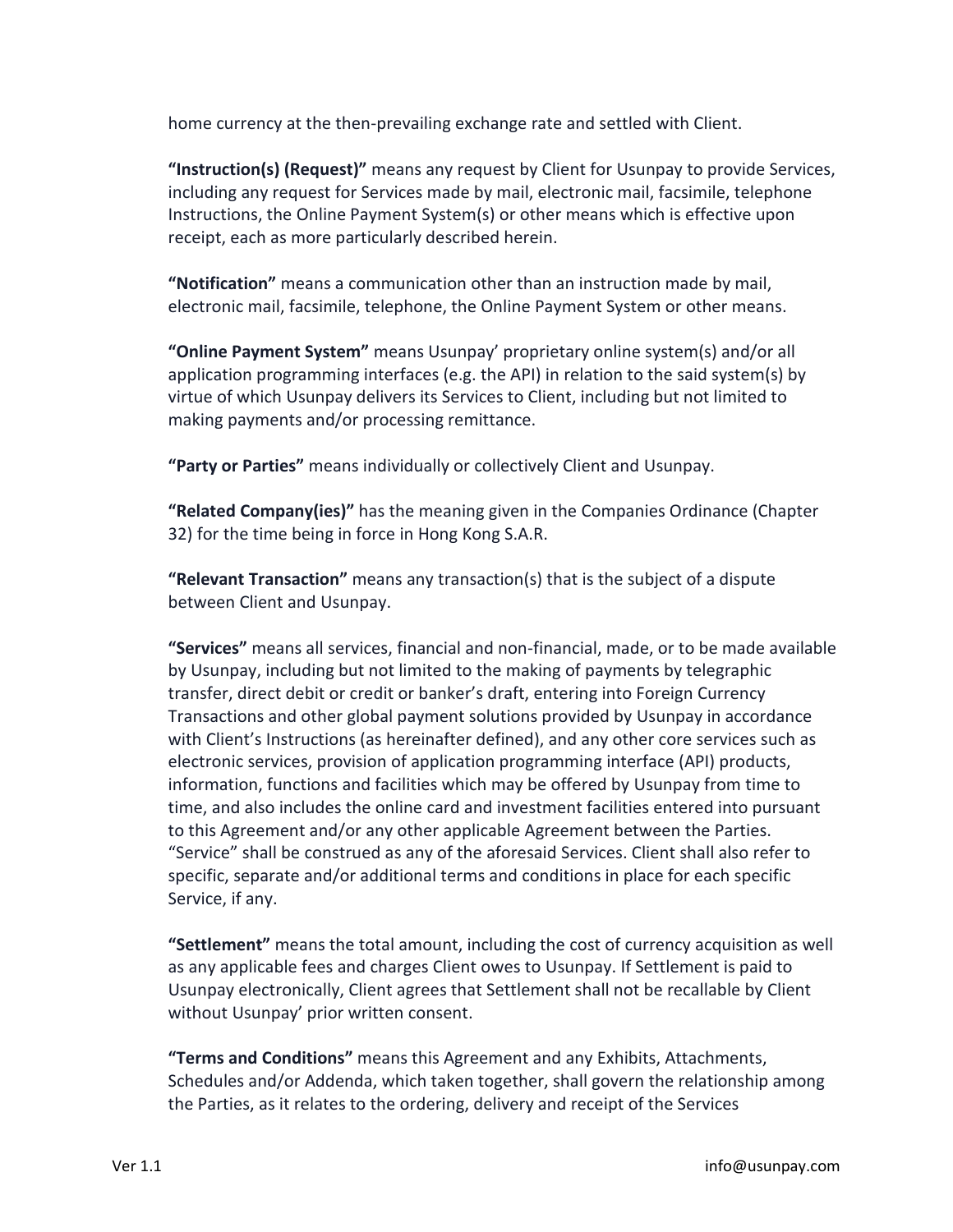contemplated herein.

**"Transaction"** means any transaction (e.g. Foreign Currency Transactions, electronic payments, digital and/or foreign currency conversions, etc.) that is requested by Client on the Online Payment System pursuant to a Client's Instruction and carried out by Usunpay as part of providing its Services to Client.

**"Transaction Confirmation"** means the confirmation transmitted to Client by the Usunpay Online Payment System after Client has submitted Instructions with respect to any Transaction requested on the Online Payment System.

**"Transaction Date"** means the date on which Usunpay executed an Instruction on behalf of Client regarding the receipt or initiation of a payment in a particular amount. Unless the context requires otherwise, the singular includes the plural and vice versa and the words importing a gender include every gender.

### 2. CONDUCTING BUSINESS WITH USUNPAY

1. 2.1.

All Services shall be provided by Usunpay and its Related Companies and/or associated entities in their respective jurisdictions for their respective services. All Services covered by this Agreement shall be provided by Usunpay to Client on and through the Usunpay' Online Payment System. Upon registration by Client on an account on the Online Payment System, Client shall be assigned an Online Payment System account and Holding Balance accessible through the Client Access Methods that enables Client to send Instruction to Usunpay.

2. 2.2.

All Clients must have access to their Holding Balance via the Client Access Methods on Usunpay' Online Payment System.

3. 2.3.

Client hereby authorizes Usunpay to accept, act and rely upon any Instruction that Usunpay reasonably believes to have been made by Client in order to provide the Services.

4. 2.4.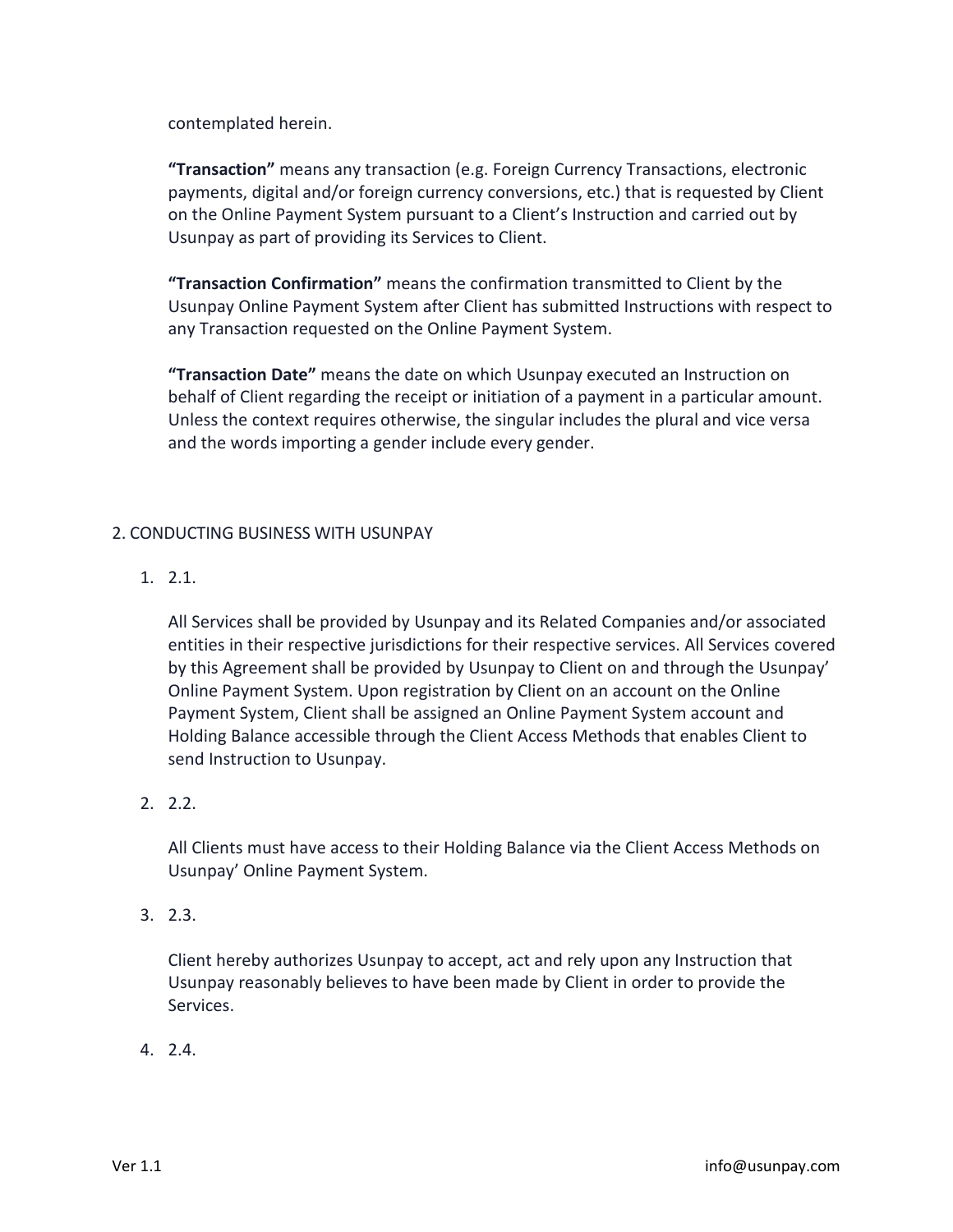Before transmitting an Instruction, Client shall be responsible for ensuring all information contained in the Instruction is complete, accurate and if in writing, legible. If Client subsequently learns of any error in an Instruction, Client must immediately notify Usunpay in writing.

5. 2.5.

While all information provided by Client to Usunpay (including but not limited to Transaction Instruction(s) or Confidential Information as hereunder defined), whether during the account opening procedures, or any other documentation as required to be completed by Client as part of Usunpay' "know-your customer" and anti-money laundering due diligence or any other documentation provided by Client to Usunpay shall be deemed true, correct and complete in all respects. Client shall undertake to inform Usunpay promptly (and in any event no later than thirty (30) days from the date of the change) of any change of facts or circumstances which may render any such information previously provided outdated, incorrect or untrue, and forthwith provide any information or documentation as Usunpay may at its sole discretion require for the purposes of verifying the accuracy of the updated information.

6. 2.6.

In the event that Client fails to provide a timely, complete, accurate and legible Instruction, Usunpay may place the Instruction Funds in a Holding Balance as nominee for Client pending receipt from Client of the information necessary to complete the transaction(s), provided that Client is not otherwise in default hereunder. Usunpay shall not be liable for any loss or damage suffered by Client as a result of any such delay.

# 7. 2.7.

Usunpay may choose not to act on any Instruction, to act according to Usunpay interpretation of the Instruction, to suspend and/or to terminate the operation of the Client Access Methods if, in the opinion of Usunpay,

- 1. (i) the Instruction appears to be fraudulent or forged;
- 2. (ii) the Instruction may be in breach of any applicable law or regulation;
- 3. (iii) the Instruction is not clear, is ambiguous or is conflicting with another Instruction given by Client, any joint Client, any duly authorised representative or any person having authority or jurisdiction over the Client Access Methods (whether pursuant to an order made by a Court or otherwise);
- 4. (iv) the Instruction may expose Usunpay to claims, suits, proceedings, losses, expenses, liabilities or damages of whatsoever nature whether directly or indirectly or Usunpay has received notice of a claim or dispute over the assets in the Online Payment System; or
- 5. (v) Usunpay does not provide the service or product requested in the Instruction.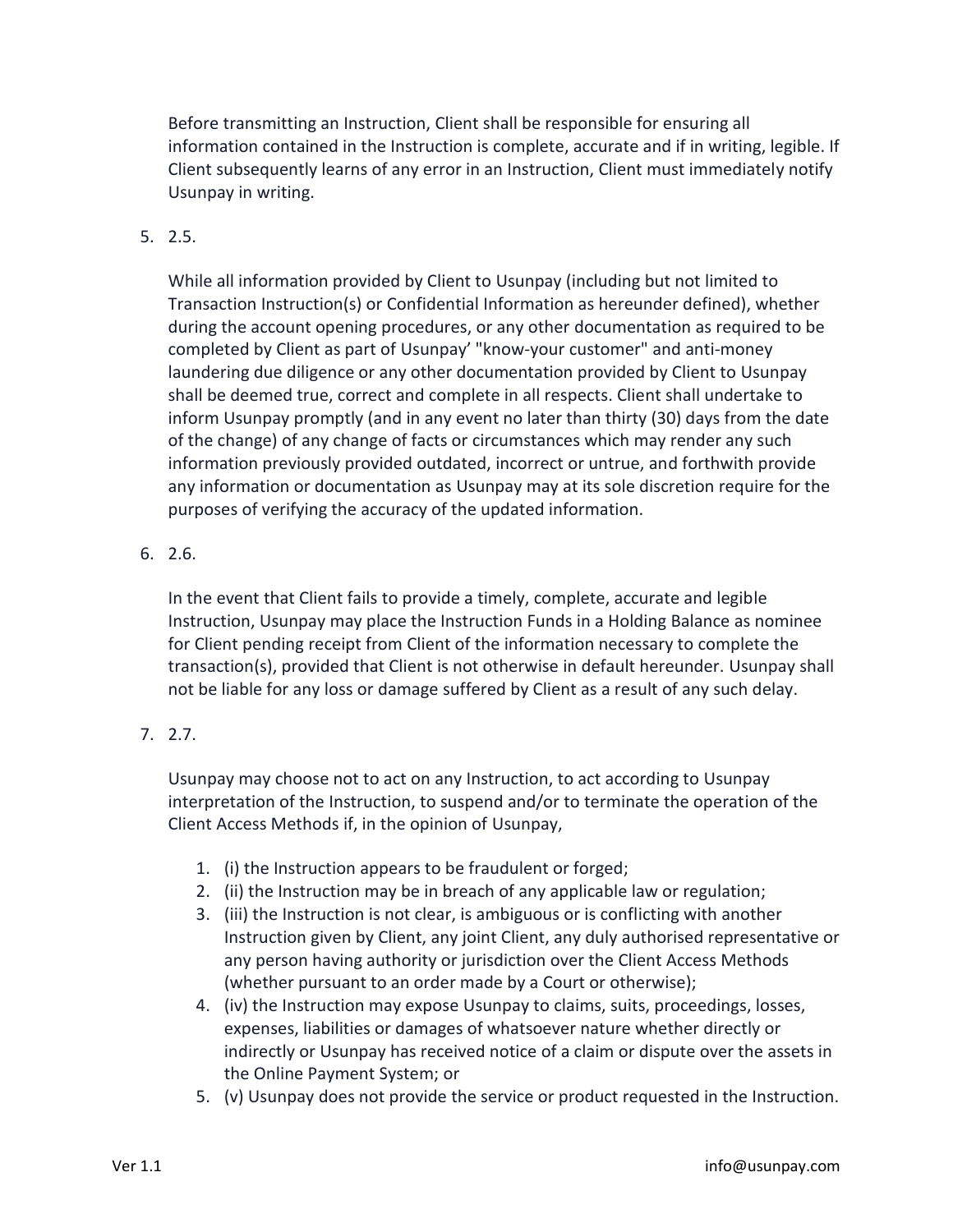# 8. 2.8.

Usunpay shall not be responsible or liable howsoever for any loss or damage that Client may sustain directly or indirectly as a result of Usunpay' actions pursuant to the above. Usunpay may require Instructions or appropriate indemnity from all or any joint Client(s) or representatives before proceeding to act on any such Instruction.

# 9. 2.9.

Where Client has appointed an Authorised User, including an attorney, agent, or authorised representative, to provide Instructions to Usunpay on its behalf, until receipt by Usunpay of a written notice of revocation of the authority of any said Authorised User, Usunpay shall be entitled to continue to treat such persons as authorised to operate Client's account(s) on the Online Payment System and all obligations, responsibilities and representation and warrants shall apply to Client as if Client was directly providing Instructions to Usunpay.

# 10. 2.10.

Usunpay agrees to process a transaction for Client as soon as commercially practicable (during normal business hours) after receiving the Instruction. The Parties agree that a transaction shall be deemed to be binding and final once a transaction identification number has been generated by Usunpay (and/or one of its affiliated banks where applicable). Once the Instruction has been processed and the Transaction Confirmation has been generated, Usunpay shall provide the Transaction Confirmation to Client. Usunpay shall initiate the electronic funds transfer(s) upon receipt of Settlement from Client.

# 11. 2.11.

Client acknowledges and agrees that Usunpay will charge certain fees for the Services. Usunpay may change the fees charged to Client for the Services at its sole discretion at any time. Any change in fees shall be effective from the date of the notice to Client.

# 12. 2.12.

While Usunpay may subcontract any part of its Services, Usunpay shall remain primarily liable for the provision of the Services.

# 13. 2.13.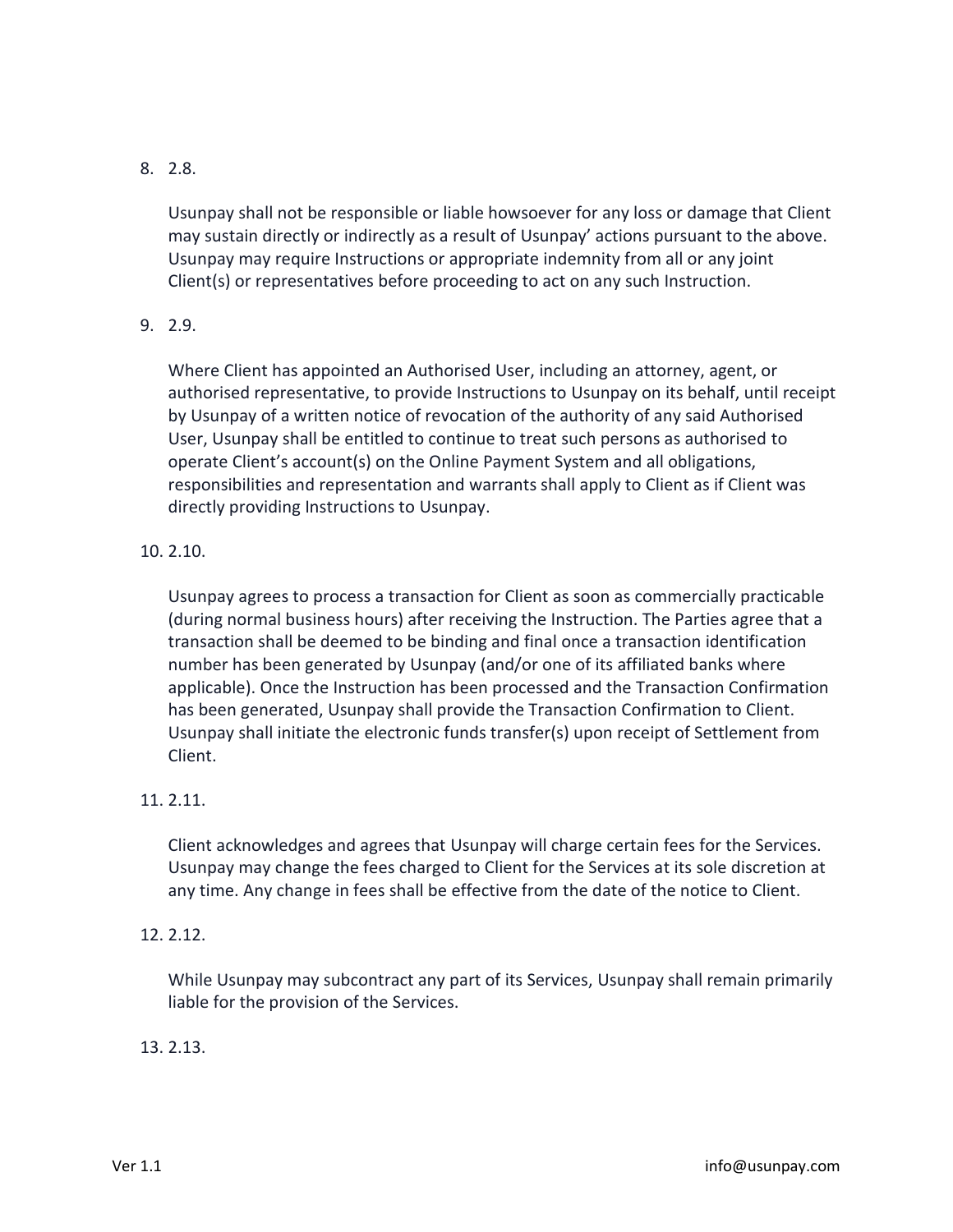Client understands that no interest will be paid to Client by Usunpay with respect to any funds held on behalf of Client (i.e. funds awaiting Instruction, funds maintained in a Holding Balance for any reason whatsoever, etc). In consideration for Client's use of the Services, Client irrevocably transfers and assigns to Usunpay as the case may be any ownership right that Client may claim to have in any interest that may accrue with respect to any funds held on behalf of Client, if any.

### 14. 2.14.

The following provisions shall apply with respect to Anti-Money Laundering and Countering the Financing of Terrorism:-

1. 2.14.1.

Client acknowledges that Usunpay is required to act in accordance with all applicable laws in relation to the prevention of money laundering, terrorism financing and the provision of financial and other services to any persons or entities which may be subject to sanctions. Usunpay may take any action in accordance with or by reference to all such applicable Laws.

2. 2.14.2.

In order to comply with the said applicable laws on anti-money laundering, countering the financing of terrorism as well as our policies, reporting requirements under Applicable Laws on financial transactions and any requests of authorities, Usunpay may be

1. (i)

prohibited from entering into or concluding certain transactions; and/or

2. (ii)

required to report suspicious transactions to local authorities.

3. 2.14.3.

Usunpay may intercept and investigate any payment, message and other information or communications sent to or by Client or on Client's behalf and may delay, block or refuse to make any payment and such payment screening may cause a delay in processing certain information.

4. 2.14.4.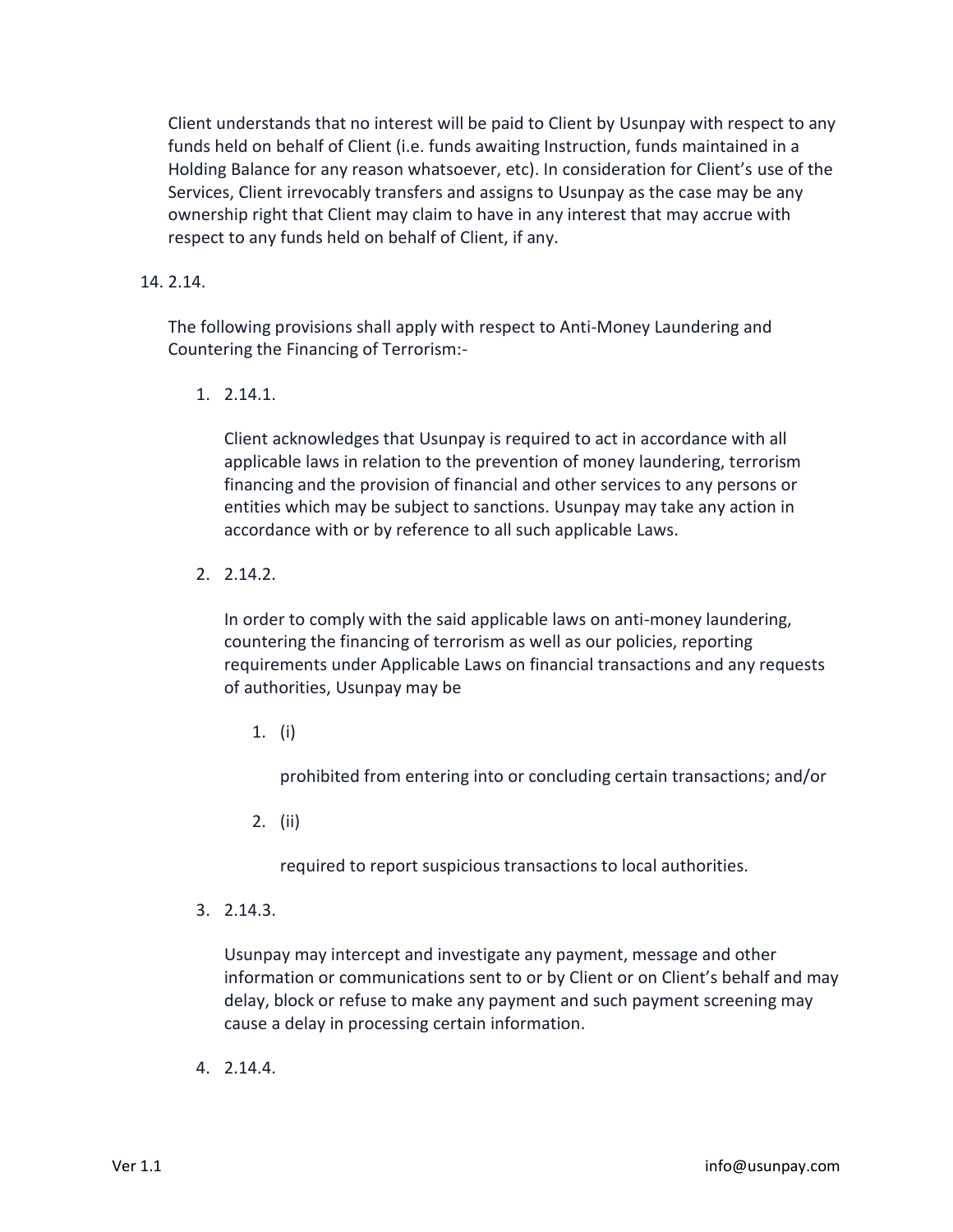Usunpay shall not be liable for any losses arising out of any action taken or any delay or failure by Usunpay, in performing any of our duties or other obligations, caused in whole or in part by any step taken as set out above.

### 15. 2.15.

Client understands and agrees that Usunpay will respond to any Client reasonable request for copies of historical transaction or other similar information; however, the costs associated with retrieving and providing such information shall be billed to Client and deducted from Client's Holding Balance.

### 3. CANCELING INSTRUCTIONS AND FOREIGN CURRENCY TRANSACTIONS

1. 3.1.

Client may authorize Usunpay to execute a Foreign Currency Transaction by delivering an Instruction. Each Foreign Currency Transaction will be governed by the provisions of this Clause. Usunpay may refuse to enter into any Foreign Currency Transaction at its absolute discretion.

2. 3.2.

In order for Client to provide Instructions to Usunpay to enter into a Foreign Currency Transaction, Client shall deposit to the Online Payment System a full transferable amount of funds. Usunpay shall provide no credit facilities to Client. Usunpay shall ensure to maintain the relative value of the funds to be purchased from or transferred by Client to Usunpay. Any funds delivered by Client and received by Usunpay on the Online Payment System shall be deemed as non-refundable and will, unless otherwise agreed in writing between the Parties, be applied to satisfy Client's total payment obligation owed to Usunpay with respect to the relevant Foreign Currency Transaction.

3. 3.3.

Once Settlement has been received by Usunpay, Usunpay will deliver the funds in accordance with Client's Instruction or, if no such instruction is provided as to withdraw the funds out of the Online Payment System, into Client's Holding Balance on the Online Payment System. Client shall initiate payments from its Holding Balance by providing an Instruction to Usunpay via the Online Payment System. Client shall provide to Usunpay all necessary remittance details and Instructions to Usunpay to initiate the payment.

4. 3.4.

No rollover of a Foreign Currency Transaction shall be permitted.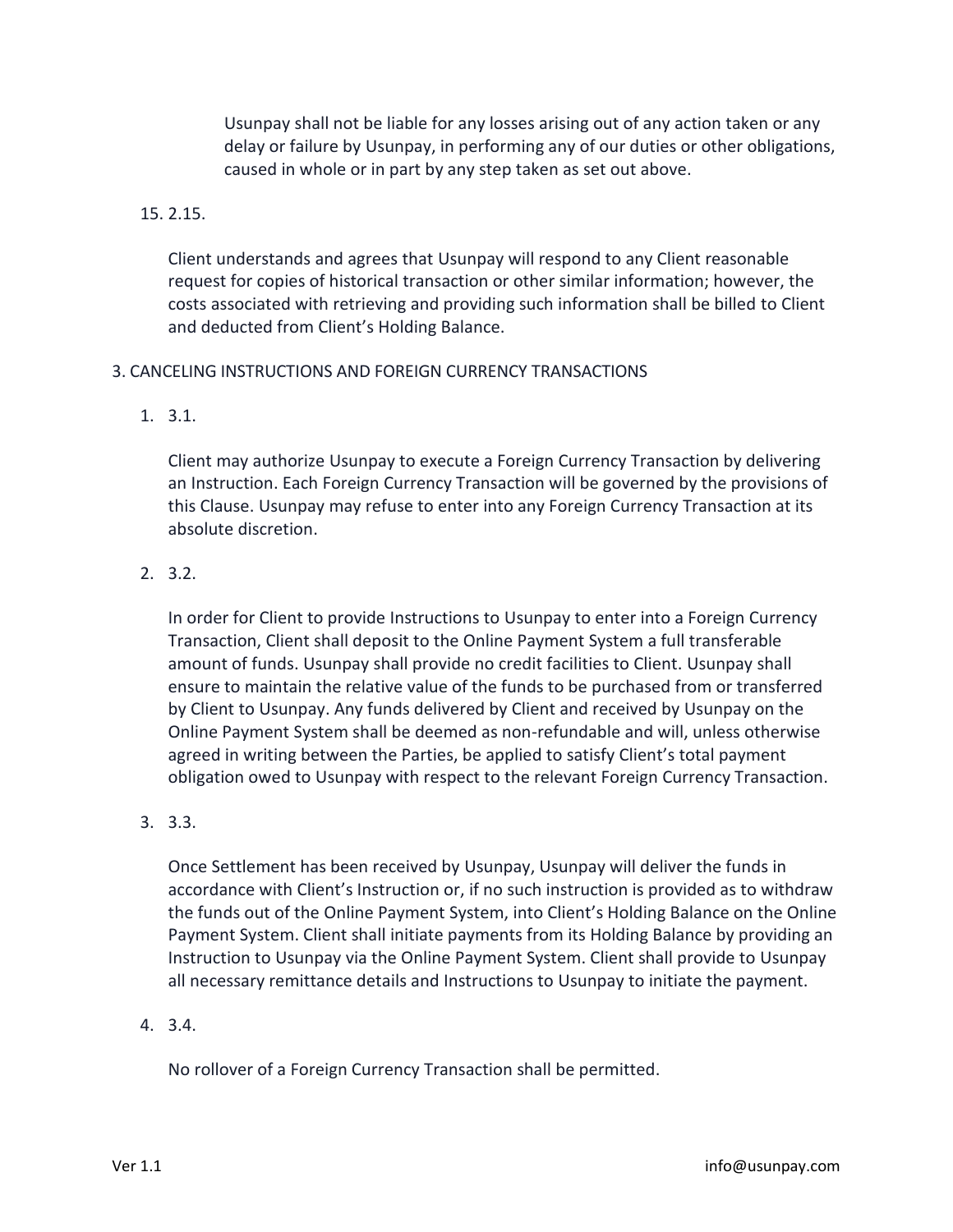5. 3.5.

Except as contemplated herein, Client understands that a Foreign Currency Transaction, once agreed upon and executed, cannot be terminated or reversed.

6. 3.6.

Client shall communicate immediately to Usunpay, and in any event before the execution of the Foreign Currency Transaction on the Online Payment System, Client's intentions to cancel its Instructions. In the event that a Foreign Currency Transaction is cancelled, Usunpay may terminate without any notice to Client the relevant Foreign Currency Transaction and/or any other outstanding Foreign Currency Transaction(s) agreed to between Usunpay and Client without any liability to Usunpay and/or take any other steps Usunpay deems appropriate to mitigate the potential loss(es) caused by Client's late decision to reverse the relevant Instructions in relation to the Foreign Currency Transaction(s). In the event of such termination, Client agrees to pay to Usunpay the amount of any losses and expenses incurred by Usunpay in connection with the termination and unwinding of the Foreign Currency Transaction(s), if any. The said amounts shall be withdrawn from Client's Holding Balance.

7. 3.7.

Where a Foreign Currency Transaction has been terminated pursuant to the foregoing, Client agrees that Usunpay' sole liability shall be to return any amounts Client has paid to and received by Usunpay that remain after deducting all amounts owed to Usunpay. In the event of any currency fluctuations or market volatility the amounts to be settled with Client shall be agreed beforehand between the Parties.

### 4. ONLINE PAYMENT SYSTEM AND API LICENSE AND TERMS OF USE

1. 4.1.

In consideration of Client's undertaking to be bound by this Agreement, and upon Client's request to obtain access to the Online Payment System, Client shall be granted, for so long this Agreement remains in effect, until termination of the Client's access to the Online Payment System, a non-exclusive, non-transferable, and non-sublicensable license to use certain portions of the Online Payment System for the sole purpose of facilitating Client's use of Services, where applicable (e.g. Usunpay may provide a licence for Client's use of any Usunpay' API).

2. 4.2.

Client agrees that the Online Payment System and/or any related API is and shall remain the exclusive property of Usunpay. Accordingly, Client shall not re-distribute, hack, or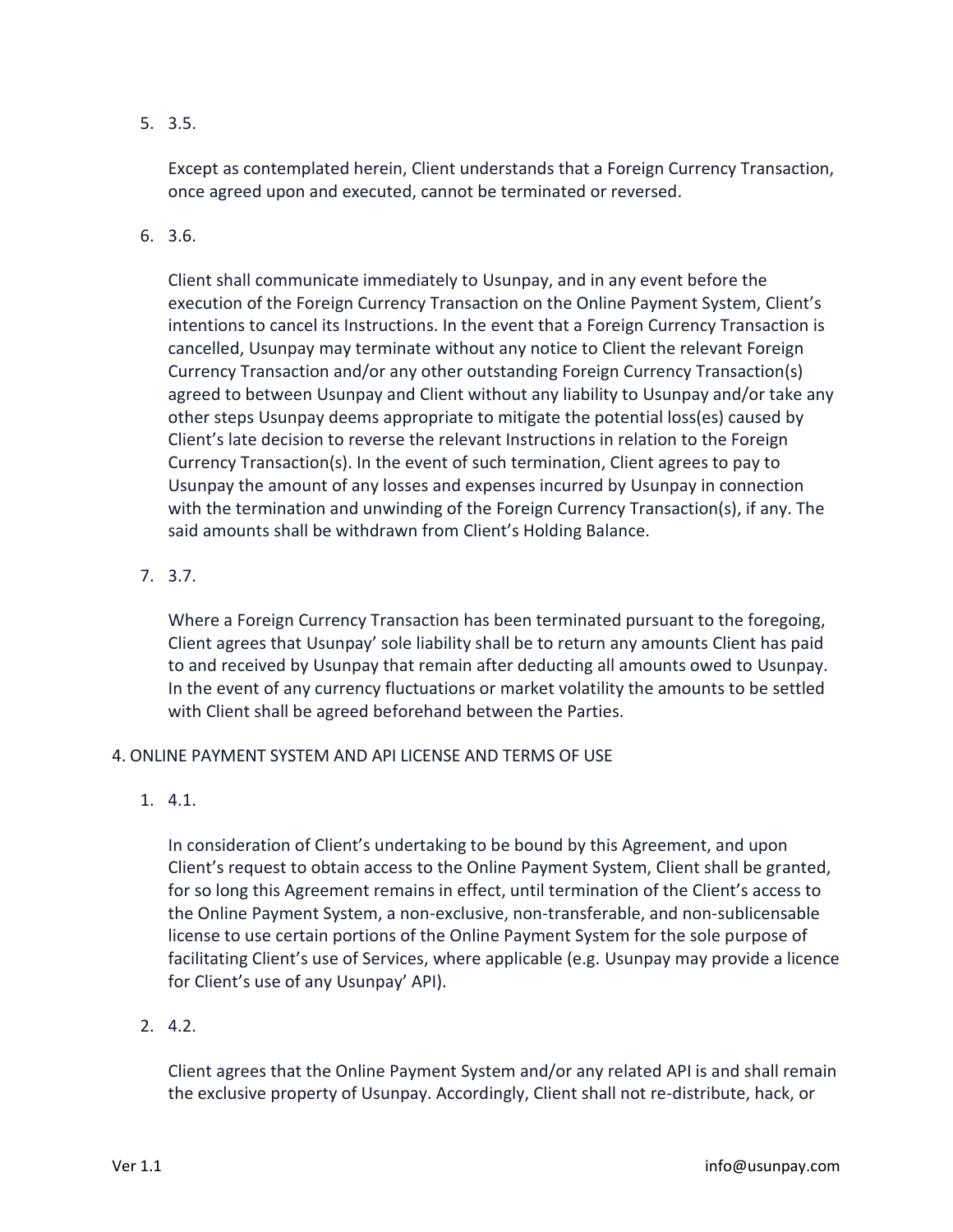disclose the source code of the Online Payment System and/or any related API to, or permit the use of the Online Payment System by, any third party. Client shall not, directly or indirectly, decompile, disassemble, reverse engineer, or otherwise attempt to derive or discern the source code or internal working of the Online Payment System and/or any related API.

3. 4.3.

Client understands the importance of security and agrees to use the Online Payment System and/or any related API solely in the ordinary course of Client's business and agrees to restrict the access to the Online Payment System and/or any related API.

### 4. 4.4.

Client agrees that Usunpay may terminate Client's license to access and use the Online Payment System and/or any related API at any time for any reason. Usunpay shall provide written notification of such termination sixty (60) days prior to termination, unless a notice period is not possible, for example, in instances such as, including but not limited due to, a request from governmental and/or regulatory authorities, misuse of the Online Payment System including for purposes of fraud or misrepresentation, etc.

### 5. ONLINE PAYMENT SYSTEM SECURITY

1. 5.1.

Upon Client's request to be granted access to the Online Payment System, Usunpay shall issue the Client Access Methods to Client and Client shall assume sole responsibility for use and security of such Access Methods.

2. 5.2.

The security of Client's access to and transactions on the Online Payment System, including, but not limited to, the security and secrecy of the Client Access Methods, shall at all times be the sole responsibility of Client.

3. 5.3.

Client shall provide Usunpay with the details of all representatives who are allowed to access and transaction on its behalf on the Usunpay' Online Payment System to, among other things, initiate an electronic payment(s).

4. 5.4.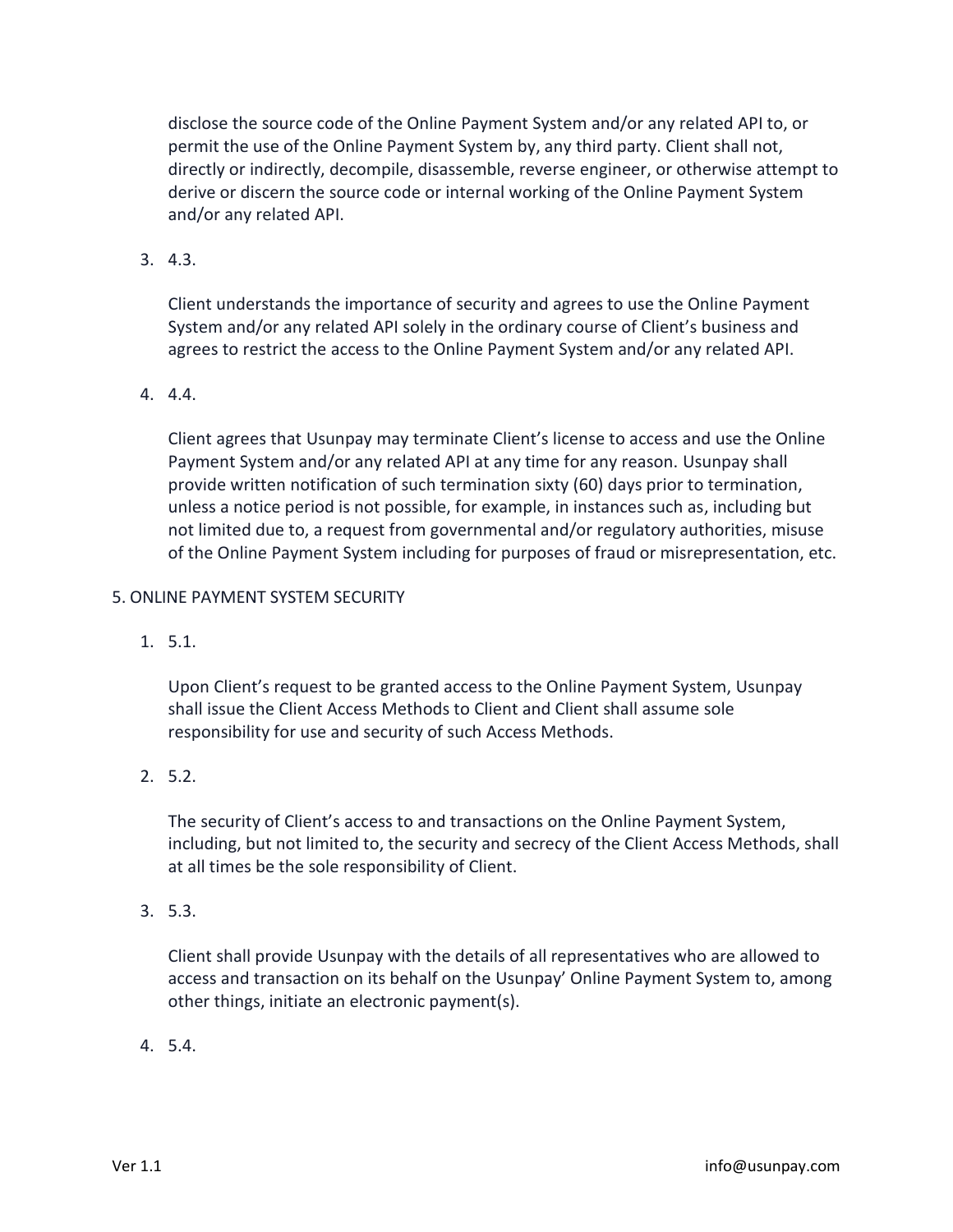Client shall notify Usunpay immediately in the event of any suspected breach of the Client Access Methods, any change in the information, or upon learning of any actual or suspected compromise in the security of the Client Access Methods. Only Client shall be responsible for the security of its Client Access Methods and agrees that any use of the same to provide an instruction to Usunpay shall be binding on Client.

# 5. 5.5.

Client understands that access to the secure areas of the Online Payment System is restricted. Any unauthorised attempts to access these areas may be subject to the Client Access Methods to be locked.

# 6. 5.6.

Client agrees that only the persons recorded in the Online Payment System are authorised to give Instructions on Client's behalf and that Usunpay is authorized to act in accordance with any instruction given by any such person or any person who purports to be such person. If Client wishes to change any authorized person, where applicable, it shall be permitted to do so by notifying Usunpay in writing. Client acknowledges that until actual receipt of such written notice, Usunpay is entitled to rely on Client's most recent list of authorized persons.

# 7. 5.7.

Client agrees that Usunpay may act solely on, and Client shall be bound by any Instructions received through the Online Payment System.

# 8. 5.8.

All Instructions given to Usunpay in relation to the provision of any service on the Online Payment System are to be deemed final and irreversible.

# 9. 5.9.

Usunpay may issue to Client a Transaction Confirmation setting forth the details of any Instruction that Usunpay receives. If there are any discrepancies between the Instruction and the Transaction Confirmation, Client must immediately notify Usunpay of such discrepancy. If Client does not communicate any discrepancies within one (1) business day of the day that Usunpay sends a Transaction Confirmation, then the Transaction Confirmation shall constitute conclusive proof of the details of the Instruction. Notwithstanding the foregoing, Client shall be bound by the terms upon which Usunpay accepted any Instruction, regardless of whether Client received a Transaction Confirmation.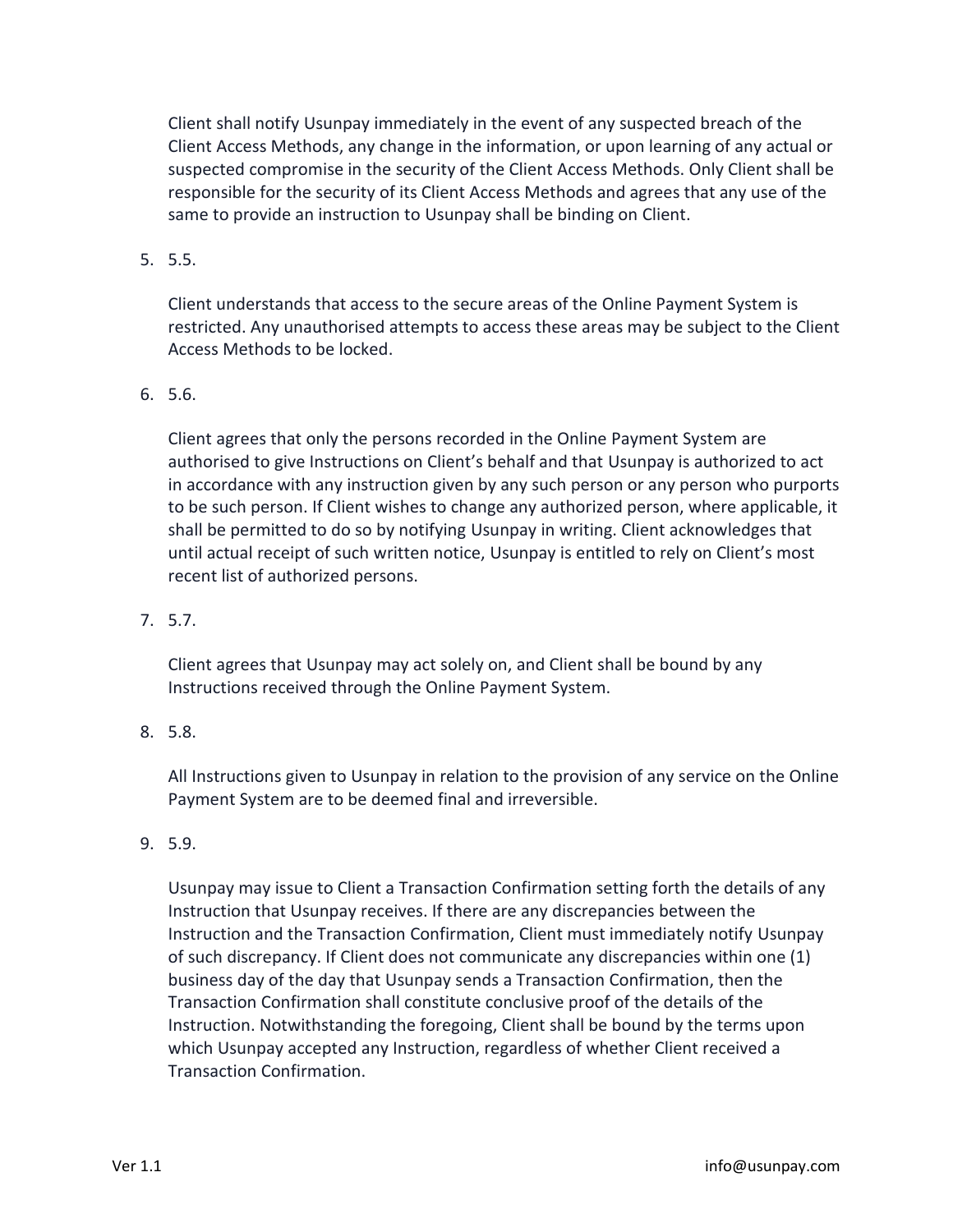### 6. HOLDING BALANCES

1. 6.1.

Usunpay shall credit all or any part of any funds paid to it by Client to a Holding Balance. In such circumstances, the funds will be held by Usunpay as nominee for Client and the making of the payment by Client will not affect any obligation of Client to Usunpay, except to the extent that funds are paid to Usunpay from the Holding Balance in accordance with an Instruction from Client.

2. 6.2.

Client irrevocably requests and directs Usunpay to pay to Usunpay from any Holding Balance held for Client:

- 1. (i) amounts due to Usunpay in relation to the provisions of any Services requested by Client in an instruction; and
- 2. (ii) any other amount due to Usunpay under this Agreement.

Each such payment will be taken for the purposes of this Agreement to have been requested in an Instruction given by Client.

3. 6.3.

Client authorises Usunpay to commingle funds held for Client in a Holding Balance with funds held for other clients of Usunpay and with its funds provided that Usunpay maintains sufficient accounting records to determine what part of the commingled funds are held for Client.

4. 6.4.

Client acknowledges and agrees that Holding Balances are provided by Usunpay in conjunction with the provision of the Services and that a Holding Balance cannot be utilized in the absence of such Services being provided to the Client.

5. 6.5.

In the event of default in payment by Client of any fees or invoices, Usunpay may satisfy any liability arising hereunder to Usunpay out of the Client's funds maintained in the Client's Holding Balance, which Usunpay holds for Client without prior notification to Client. Such steps shall be at the sole discretion of Usunpay, and Client agrees

1. (i)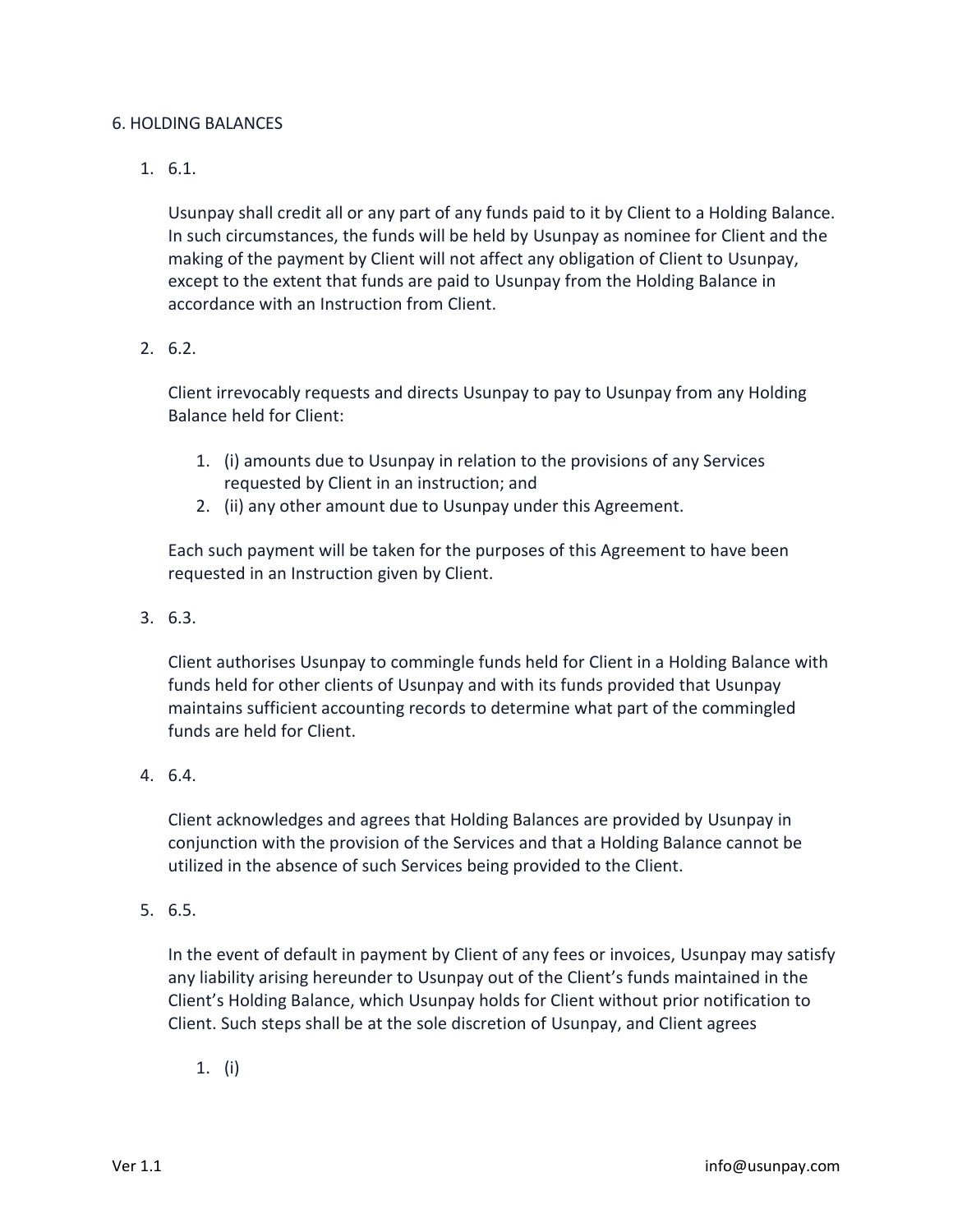that Usunpay shall have no liability to Client; and

2. (ii)

Client waives any claim or action and indemnity against Usunpay, and hold Usunpay harmless from any and all liability, claims, damages, and costs, including all reasonable fees incurred by Usunpay resulting from Client's failure to pay and Usunpay' efforts to collect any balances due.

6. 6.6.

In the event that Client's Holding Balance is nil, Client shall remain liable to Usunpay for full settlement of any sums owing and will endeavour to promptly pay on demand the amount of any loss or expense sustained by Usunpay where applicable.

7. 6.7.

In the event that any transfer authorised by Client is dishonoured by Client, Usunpay will charge and Client agrees to pay, all processing costs associated with each rejected electronic debit, if any.

8. 6.8.

In any other event, Usunpay shall have the right to suspend and/or ultimately terminate the Services and/or initiate any proceedings necessary to recover any balances due.

### 7. INTELLECTUAL PROPERTY RIGHTS, DATA PRIVACY AND CONFIDENTIALITY

1. 7.1.

Intellectual Property Rights.

1. 7.1.1.

Client agrees that all Usunpay' webpages (including service marks, logos and trademarks), Services, applications, API, process and systems are the exclusive property of Usunpay and protected by copyright law or other international intellectual property laws. Except as set forth in this Clause Client may not (i) reproduce any part(s) thereof in any form; (ii) incorporate the site into other websites, electronic retrieval systems, publications or otherwise. Client is, however, (provided that the Client agrees to comply with this Agreement) permitted to view, use and download a single copy of any relevant webpage(s), (but not any applications, processes or systems) for the purposes of its internal recordkeeping and accounting for transactions.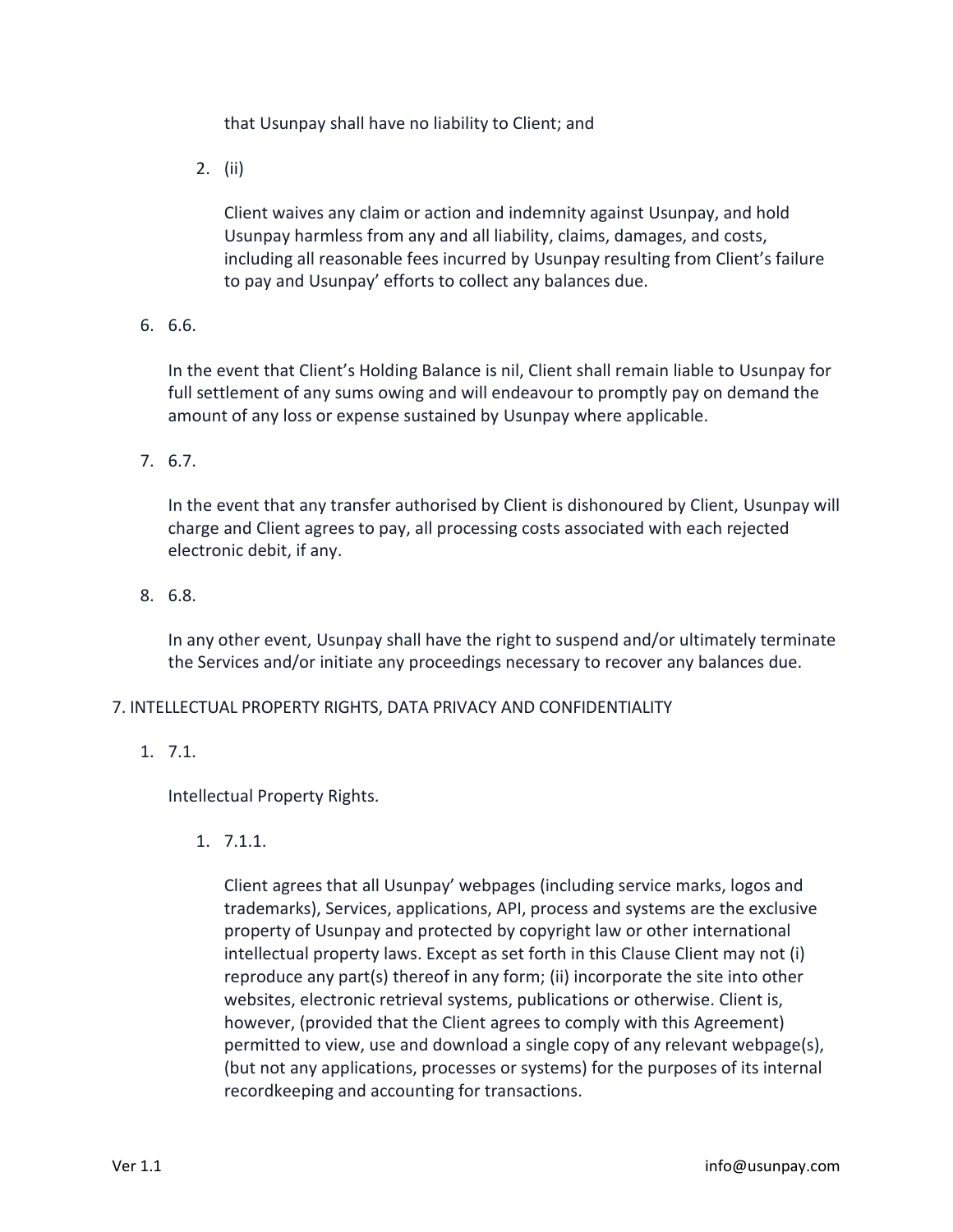2. 7.1.2.

Client acknowledges and agrees that all copyright and other intellectual property rights in and produced by Usunpay in carrying out any of the Services for Client shall be the exclusive property of Usunpay. Client shall be permitted to use such reports, compilations or databases for its own internal business purposes but it shall not disclose, disseminate, sell or otherwise make any such deliverables available to any third party whether in whole or in part under any circumstance.

3. 7.1.3.

During its use of Usunpay' Services, Client may use certain software (including without limitation developer tools, sample source code, and code libraries in relation to the API), data, materials, content and printed and electronic documentation (including any specifications and integration guides) developed and provided by Usunpay or its Related Companies to Client from the Online Payment System (collectively the **"Usunpay IP"**). The Usunpay IP may be used only for Client's personal use and solely as necessary in relation to the Services.

4. 7.1.4.

Client shall not, and may not attempt to, directly or indirectly

1. (i)

transfer, sublicense, loan, sell, assign, lease, rent, distribute or grant rights in the Services or the Usunpay IP to any person or entity;

2. (ii)

remove, obscure, or alter any notice of any of our trademarks, or other "intellectual property" appearing on or contained within the Services or on any Usunpay IP;

3. (iii)

modify, copy, tamper with or otherwise create derivative works of any software included in the Usunpay IP; or

4. (iv)

reverse engineer, disassemble, or decompile the Usunpay IP or the Services or apply any other process or procedure to derive the source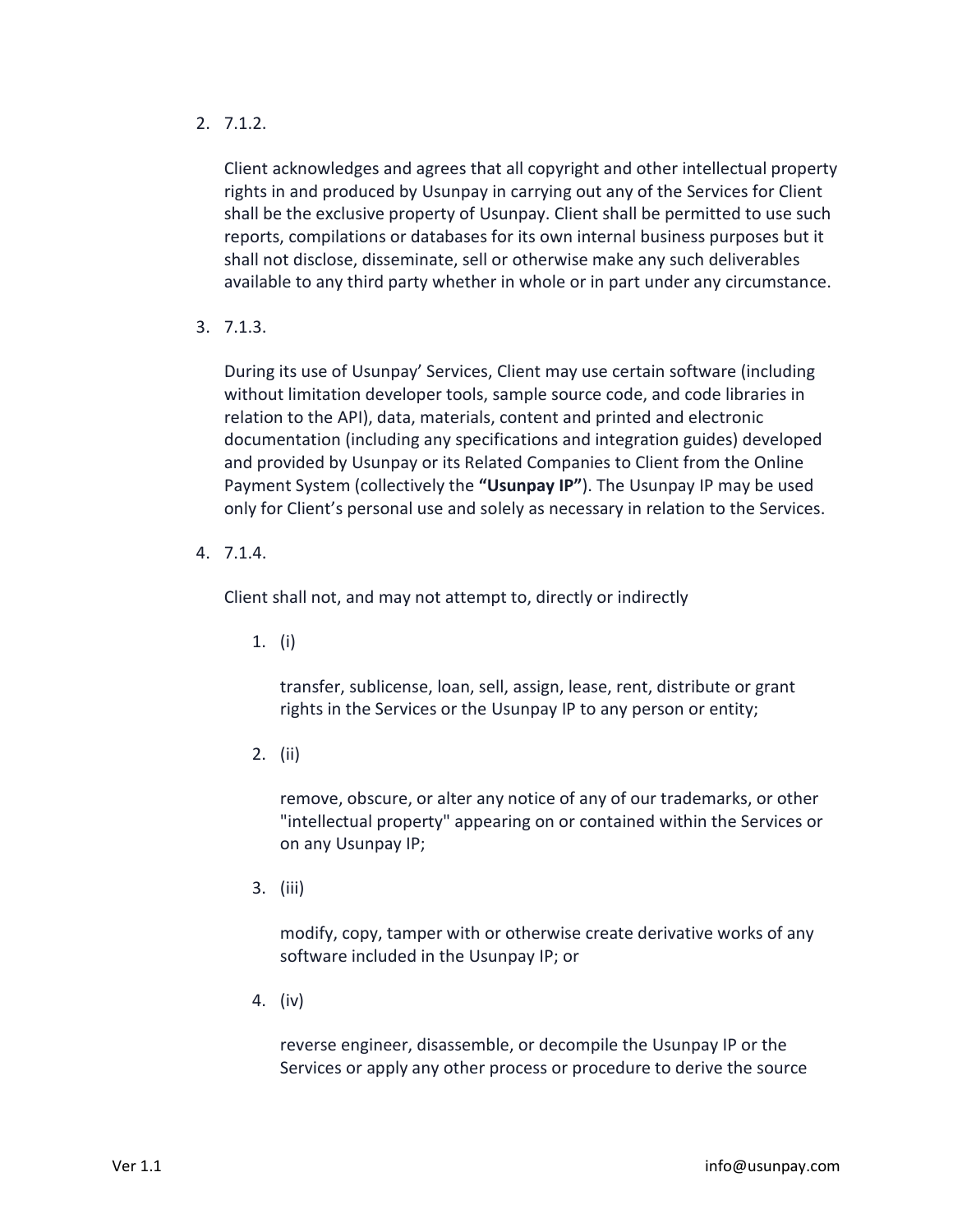code of any software included in the Usunpay IP, the API or as part of the Services.

# 2. 7.2

Protection of Data Privacy.

1. 7.2.1.

To enable Usunpay to consider whether to provide any Services to Client, Client shall be required to supply to Usunpay from time to time personal or other information relating to Client, Client's authorised representatives, authorised operators, attorneys and connected persons and failure to do so may result in Usunpay' inability to provide the Services.

2. 7.2.2.

Upon Usunpay provision of Services to Client, Usunpay may be required to collect further personal, sensitive or confidential data or any confidential information of any nature of Client, Client's authorised representatives, authorised operators, attorneys and connected persons (collectively the **"Confidential Information"**).

3. 7.2.3.

Client hereby irrevocably authorises Usunpay to disclose any Confidential Information and/or any documentation containing such information and data in relation to Client to:

1. (i)

its subsidiaries, branches, representative offices, or any other member of the Usunpay Group;

2. (ii)

any financial institution, counterparty, broker, agent custodian, Clearing House, depository, depository agent, mutual funds, hedge funds and private equity funds (including but not limited to the regulators, distributors, managers, administrators and custodians of the mutual funds, hedge funds and private equity funds) in connection with any transaction effected by or for Client;

3. (iii)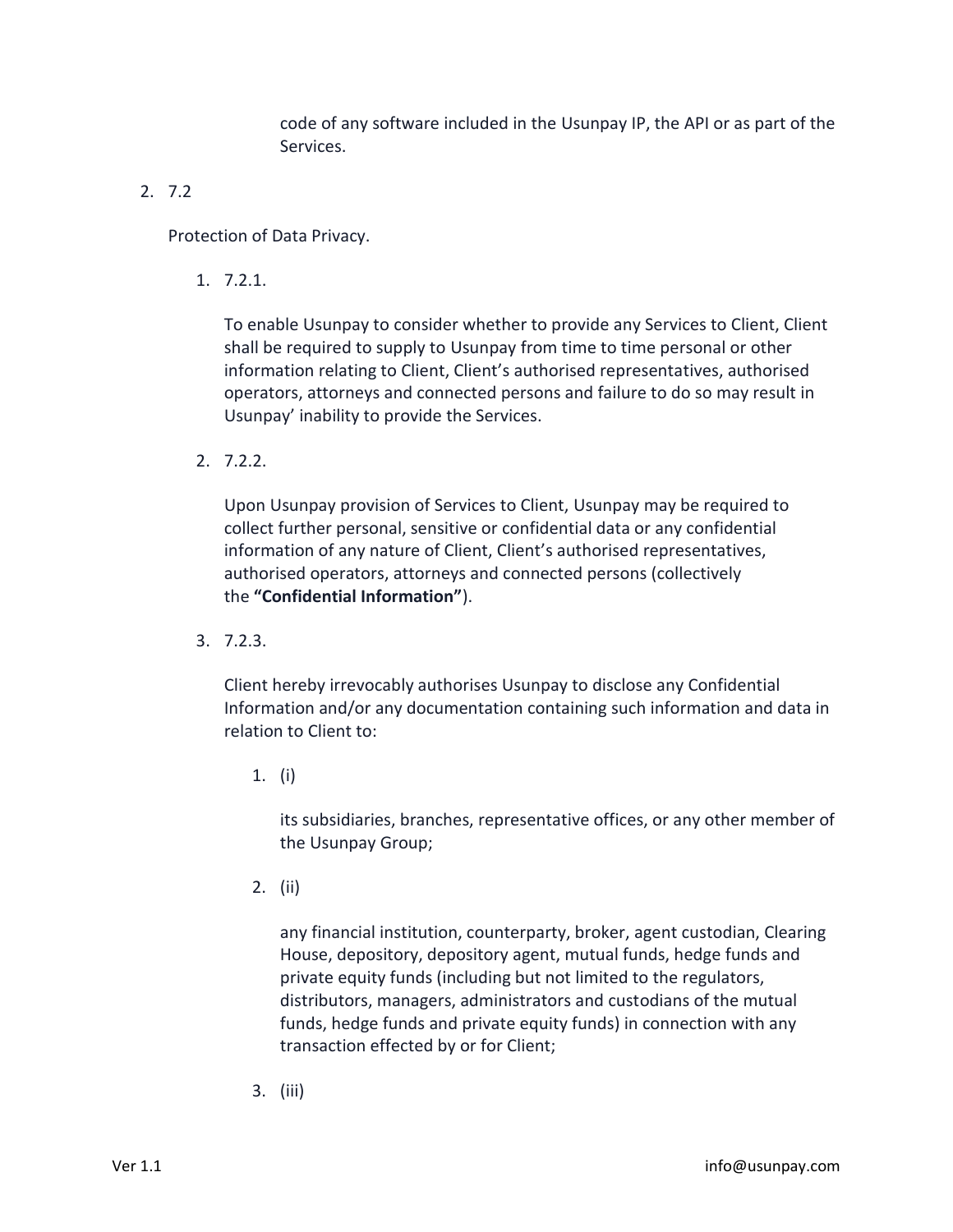vendors, installers, or servicers of the Usunpay' computer systems;

4. (iv)

any Security Provider or proposed Security Provider or any person for whose liabilities and obligations to Usunpay Client is or intends to be surety or Client has given or intends to give security;

5. (v)

any government, Exchange, market, or other authority or regulatory body or industry body or association of financial services providers having jurisdiction over Usunpay or any member of its group of companies or over any transactions effected by Client or for Client's account;

6. (vi)

any local or foreign legal or regulatory body, government, tax or law enforcement authority or other regulatory body or authority in any jurisdiction with whom Usunpay or any member of its group of companies has assumed or is being imposed upon or is subject to any existing or future contractual or other commitment by reason of its financial, commercial, business or other interests or activities in or related to the jurisdiction in which the relevant regulatory body or authority is located;

7. (vii)

any person (including any agent, contractor or third party service provider) with whom or to whom Usunpay contracts or proposes to contract or outsource or proposes to outsource with regard to the provision of Services in respect of Client's Account(s) or in connection with the operation of Usunpay' business;

8. (viii)

any person to whom Usunpay may be required by law to disclose to;

9. (ix)

any person to whom Client authorises Usunpay to disclose;

10. (x)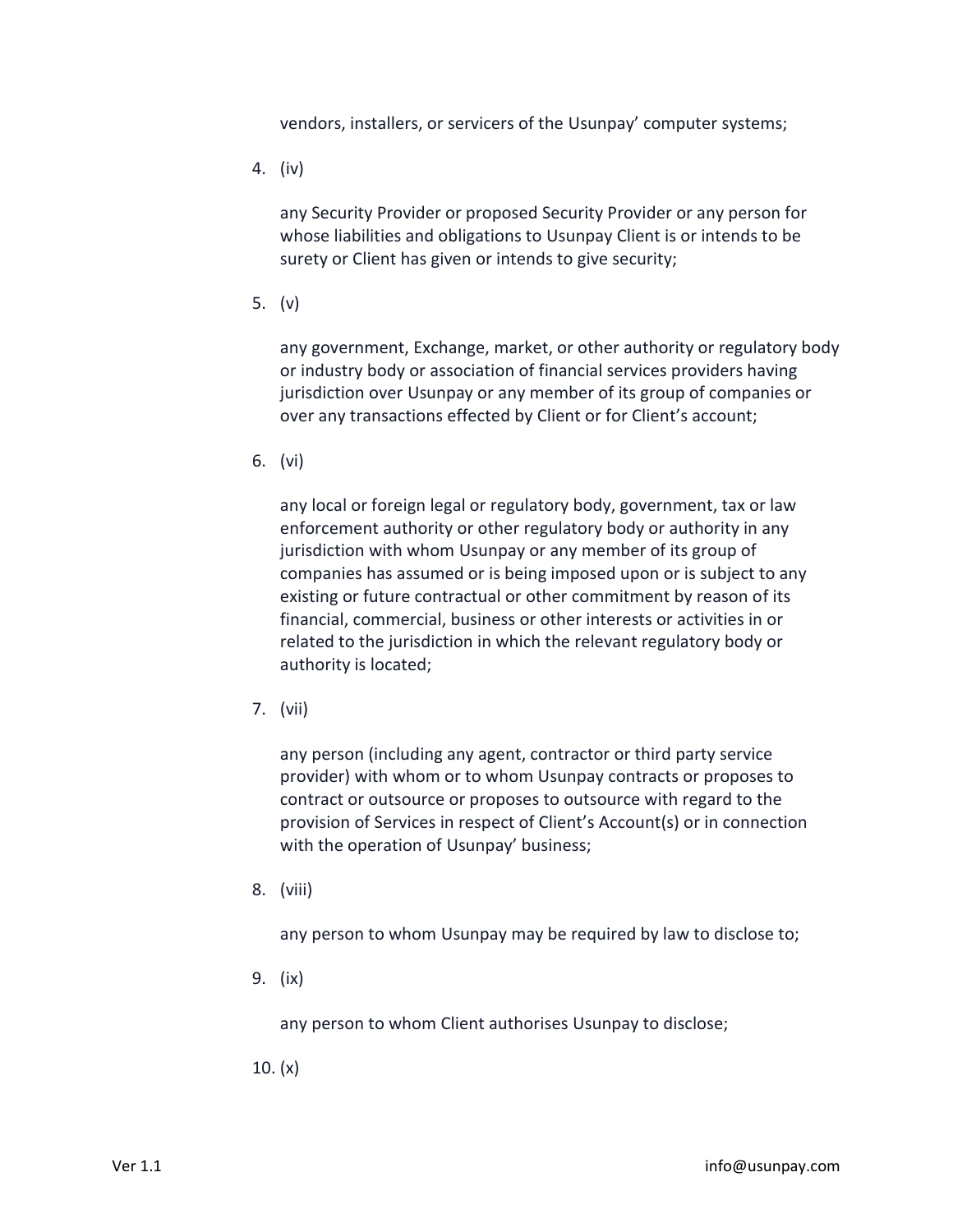any other person in accordance with the policies of Usunpay on use and disclosure of Confidential Information as set out in the Data Privacy Notice which is accessible online on the Usunpay' website or available on request;

### 4. 7.2.4.

Client's personal information is processed under the applicable laws and controlled by Usunpay in accordance with this Clause and the Usunpay' Data Privacy Notice. Client's personal information includes data relating to Client's officers, directors, beneficial owners, shareholders, employees and authorized users.

### 5. 7.2.5.

Usunpay uses personal information the Client provides to Usunpay when using Usunpay' Services, as well as other information that is collected or generated during Usunpay' relationship with Client. This may include information from other services like money transfers, bill and business payment, loyalty or membership program details, historical transactions, and marketing choices. Usunpay may also use, collect from and share with other business who work with Usunpay, information from other products and services and convenience and/or rewards programs, which Client has registered for during Client's relationship with Usunpay. Usunpay will hold and retain the information that Client provides to Usunpay about any other person including the details of any of Client's nominated beneficiaries in order to execute transactions. It is the Client's obligation to ensure, prior to providing this information, that Client has notified and secured authorization from any other person on Usunpay' use and disclosure of this information as set out in this Clause.

### 6. 7.2.6.

Personal information is further used to provide Client with the Services Client agreed to and activities like administration, customer service, anti-money laundering obligations, validate Client details, to complete analysis and research, to help prevent and detect of fraud, debt and theft recovery, and to help Usunpay improve its products and services and operations. Client warrants that all the said personal information or personal data provided by Client to Usunpay from time to time in any documentation as required to be completed by Client as part of Usunpay' "know-your-customer" and anti-money laundering ongoing due diligence or any other documentation provided by Client to Usunpay is true, correct and complete in all respects. Client further undertakes to inform Usunpay promptly (and in any event no later than seven (7) days from the date of the change) of any change of facts or circumstances which may render any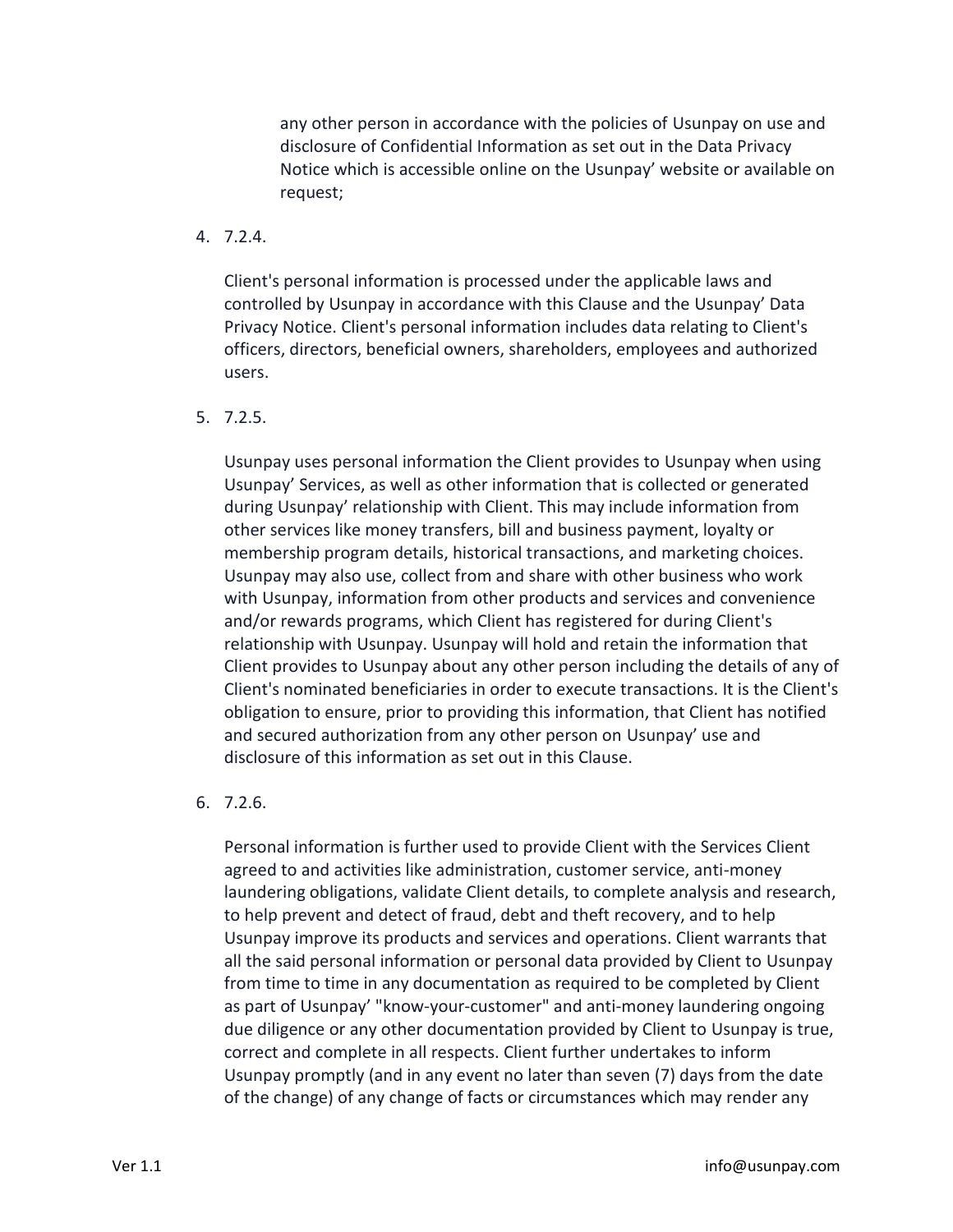such information previously provided incorrect or untrue and forthwith provide any information or documentation as Usunpay may in its sole discretion require for the purposes of verifying the accuracy of the updated information.

7. 7.2.7.

Client consents to Usunpay and its respective agents, authorised service providers and business partners collecting (including by way of recorded voice calls), using and disclosing Client's personal data for purposes reasonably required by Usunpay to enable them to provide the products and Services to Client. Client confirms that it has read and understood the terms set out in our Data Privacy Notice which is accessible online on Usunpay' website or available on request.

8. 7.2.8.

Client further undertakes to ensure that any person whose Confidential Information Client discloses to Usunpay and its representatives, and any person whom Client authorizes or permit to access the Services, has prior to such disclosure or access,

1. (i)

agreed and consented to his/her Confidential Information being disclosed, and collection (including by way of recorded voice calls), use and disclosure of their Confidential Information for purposes reasonably required to enable Usunpay and its representatives to provide the products and Services to Client and/or such person, and

2. (ii)

read and consent to any policy prepared by Usunpay in relation to protection of data privacy and Confidentiality Information and is aware of their rights as set out in the aforesaid policies, if applicable.

9. 7.2.9.

Usunpay may provide the information it holds to parties located outside Client's jurisdiction, including the USA or the European Union. Usunpay may also provide the information to other organisations that help Usunpay run its business, if there is a reasonable need to carry out or aid the payment services, future services, or for any of the reasons or uses set out in this Clause. Usunpay may add, to the information provided by the Client, information available from other businesses or individuals, including information to validate the accuracy of Client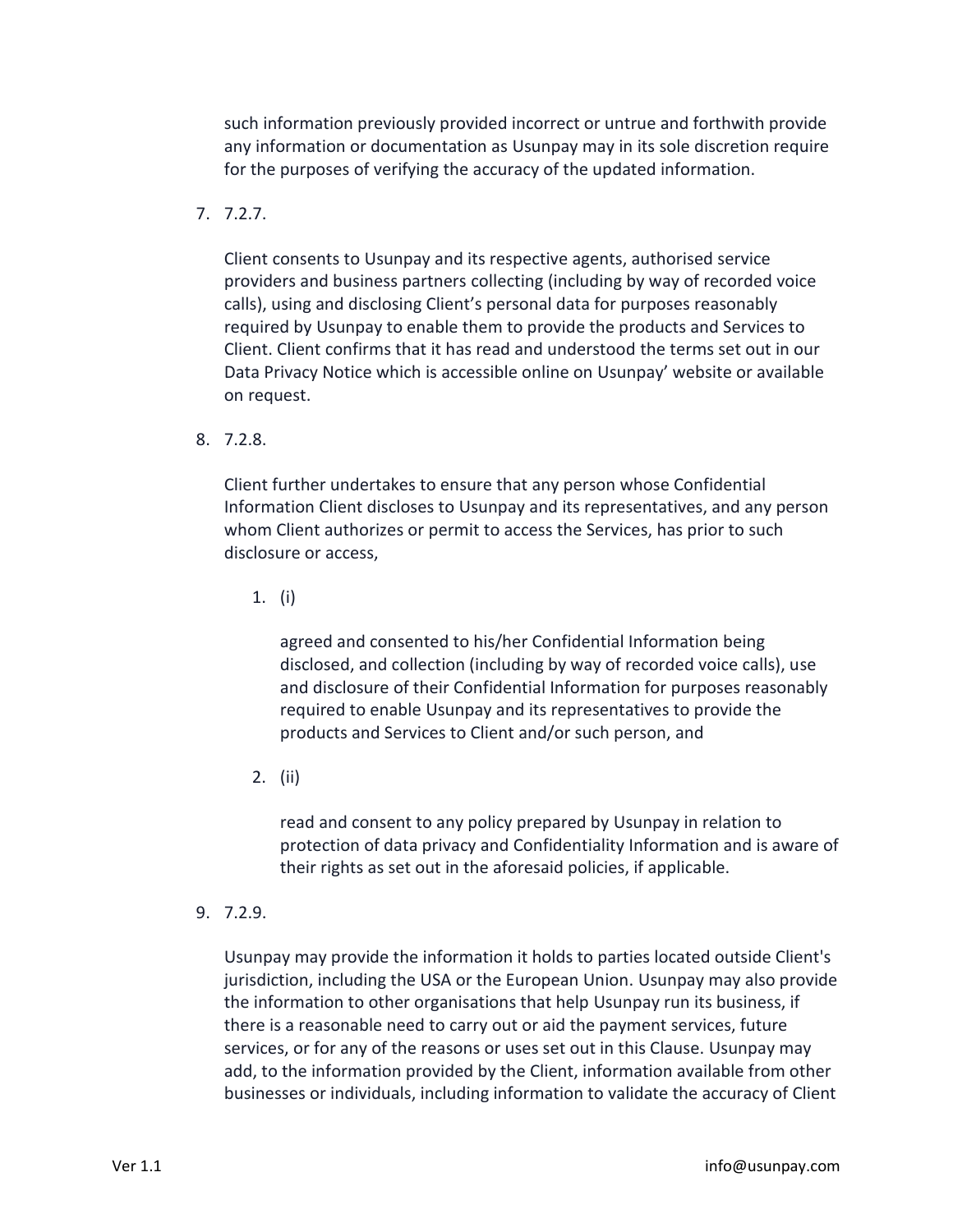information provided by Client. Usunpay may also give information to third parties, where there is a reasonable need, to help prevent and detect crime, to prosecute offenders or legal reasons.

### 10. 7.2.10.

The information Usunpay holds may be accessed by Usunpay and its affiliates for any of the purposes set out in this Clause or for other purposes to which Client has agreed to. Client has a right to request Usunpay to access and receive a copy of Client's information, for which Usunpay may charge a small fee. Client can also correct, erase or limit Usunpay' use of the information which is incomplete, inaccurate or out-of-date. Client may object at any time on legitimate reasons to the use of Client's information by Usunpay or its affiliates, where the processing is not required to complete the Service or required by law or regulation. If Client wishes to exercise these rights or no longer wishes to receive commercial communications from Usunpay, it may contact Usunpay by phone at +852 8191 4085 or by email to info@Usunpay.com.

#### 11. 7.2.11.

Client agrees that Usunpay and any member of the Usunpay Group may disclose any Tax Information and the Tax Information of any other connected person to any Authority in any jurisdiction for the purpose of ensuring our compliance with Applicable Laws and Regulations. Client hereby waives, and where reasonably required by Usunpay, agree to procure any other connected person to waive, any applicable restrictions that would otherwise but for this waiver hinder or restrict Usunpay from disclosing Tax Information in the manner described herein. Client agrees that where the personal information provided is inaccurate, incomplete, or not promptly corrected or updated, Usunpay may take one or more of the following actions at any time to ensure compliance with Applicable Laws and Regulations:

1. (i)

terminate Client's Services and discontinue entirely or in part our relationship with Client; and/or

2. (ii)

provide (whether before or after the termination of Client's Account) Tax Information relating to Client or any Connected Person to such Authority in any jurisdiction.

#### 12. 7.2.12.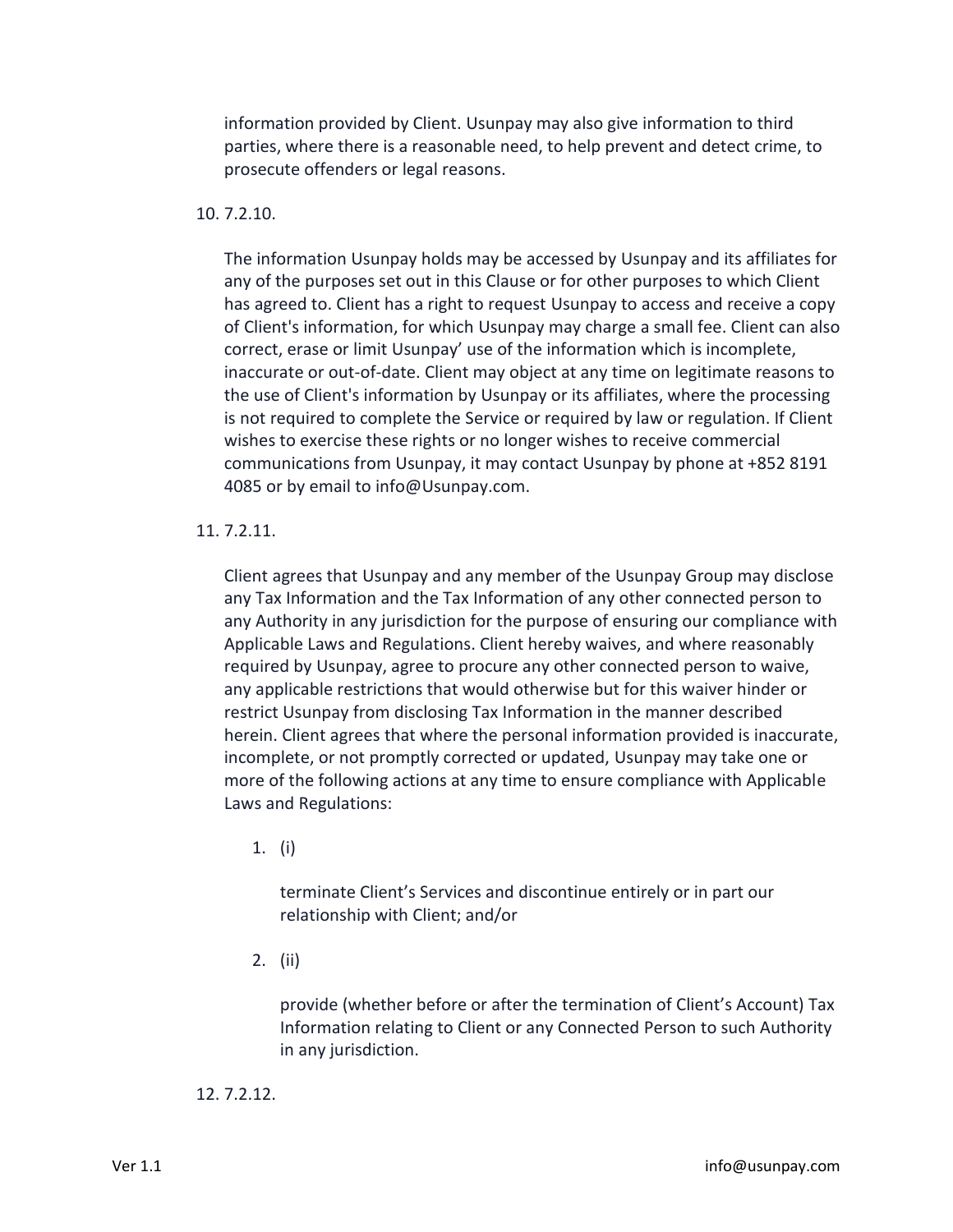In the event that Client is located in the European Union, please take note that, for the purposes of Usunpay' compliance with the EU's General Data Protection Regulation, and notwithstanding anything in this Agreement to the contrary, Usunpay does not seek agreement with the Usunpay' Data Privacy Notice or consent to collect, use, disclose or process Client's Confidential Information as referred to in this Clause either from Client in respect of Client's Confidential Information or from any person whom Client authorises or permits to access the Services in respect of Client's Confidential Information or whose Confidential Information Client provides to Usunpay in the course of Usunpay' provision of the Services to Client. Usunpay relies on the legal basis set out in the EU General Data Protection Regulation (available on the website https://gdpr-info.eu/) to collect, use or process such Confidential Information in the manner and for the purposes set out within such Data Privacy Notice to provide Client with the Services in accordance with this Agreement. Client agrees and warrant that Client will ensure that any other person giving instructions to us or otherwise authorised by Client is aware of the information in the said EU General Data Protection Regulation.

### 8. INDEMNITY AND LIABILITY

1. 8.1.

To the fullest extent permitted by applicable law, Client agrees to indemnify and hold Usunpay harmless for any damages, loss, costs and expenses incurred due to, or arising out of or in connection with, your breach of this Agreement or any applicable law or regulation, any acts of fraud, your use of our Services and any Instruction made by Client or Usunpay' actions in response to receiving Instructions from Client (including losses relating to the disposal or reuse of any foreign currency acquired) together with reasonable accrued interest, unless such damages, losses, costs and expenses are caused by gross negligence or intentional misconduct of Usunpay.

# 2. 8.2.

As a measure to mitigate Usunpay' risk of exposure to acts of fraud that may be committed by Client or on Client's behalf, Usunpay shall have the right to hold from Client's Holding Balance a sum equal to ten percent (10%) of Client's total transactions volume as a refundable deposit (the **"Security Reserve"**). The Security Reserve shall be held for a period of six (6) months starting from the date of Client's registration on the Online Payment System. Upon expiry of the said 6-month period, Usunpay shall review Client's fraud risk profile and (a) refund the Security Reserve to Client; or (b) reassess the percentage amount of total transactions volume to be held as Security Reserve from Client's Holding Balance for a further period of six (6) months, following which Usunpay will conduct a further review of Client's fraud risk profile.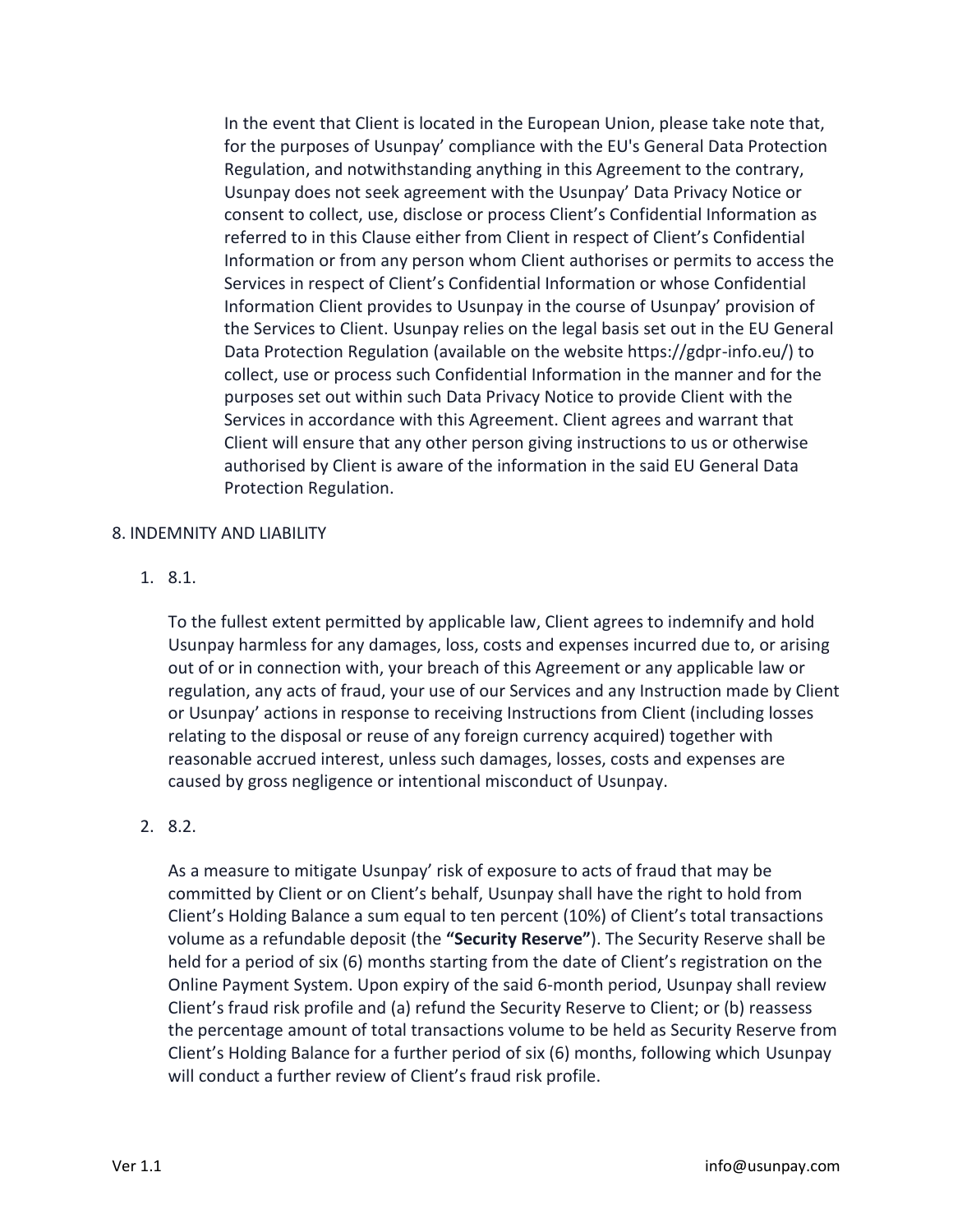3. 8.3.

Client understands that the Services and the license to use and access them are provided on an "as is" basis, to the extent permitted by Law, without warranty of any kind, either expressed or implied. Usunpay does not warrant the accuracy or completeness of the information available and disclaims any liability for errors or omissions or interruptions to access. Where Usunpay cannot exclude any expenses or implied condition or warranty, it limits its liability to (a) the resupply of the Services; or (b) the cost of having the Services resupplied.

4. 8.4.

Client agrees that Usunpay and/or any of Usunpay' Related Companies shall not be liable to Client for Usunpay' performance of, or failure to perform, any obligations of Usunpay to Client under this Agreement. Client agrees that in no circumstance Usunpay and/or any of its agents, employees or representatives, Related Companies, shall be responsible or liable in any way for any direct or consequential loss, or any failure or performance, error, omission, interruption, defect, delay in operation or non-execution of transmission (including in the event of any operational issues with counterparty payment processors), computer virus, line or system failure suffered by Client, Client's agents, employees or Related Companies. Further, Usunpay shall not be held liable for any loss or damage suffered by Client as a result of Usunpay holding any amounts of Client's Holding Balance pursuant to this Clause.

5. 8.5.

Usunpay shall not exclude or limit in any way its liability to Client where it would be unlawful to do so, for example, for death or personal injury resulting from our negligence, or for fraud or fraudulent misrepresentation.

6. 8.6.

In no event shall Usunpay' liability to Client or any third party, where applicable, exceed the sum of (a) the US Dollar value as of the Transaction Date of the Relevant Transaction(s); and (b) the amount of any fee or commission charged and collected by Usunpay in connection with the Relevant Transaction(s).

# 9. GST/VALUE ADDED TAX (VAT) AND OTHER TAXES

1. 9.1.

In the event that any Goods & Services Tax (GST) or Value Added Tax (VAT) is payable on any of the Services provided, Client shall pay to Usunpay an additional amount equal to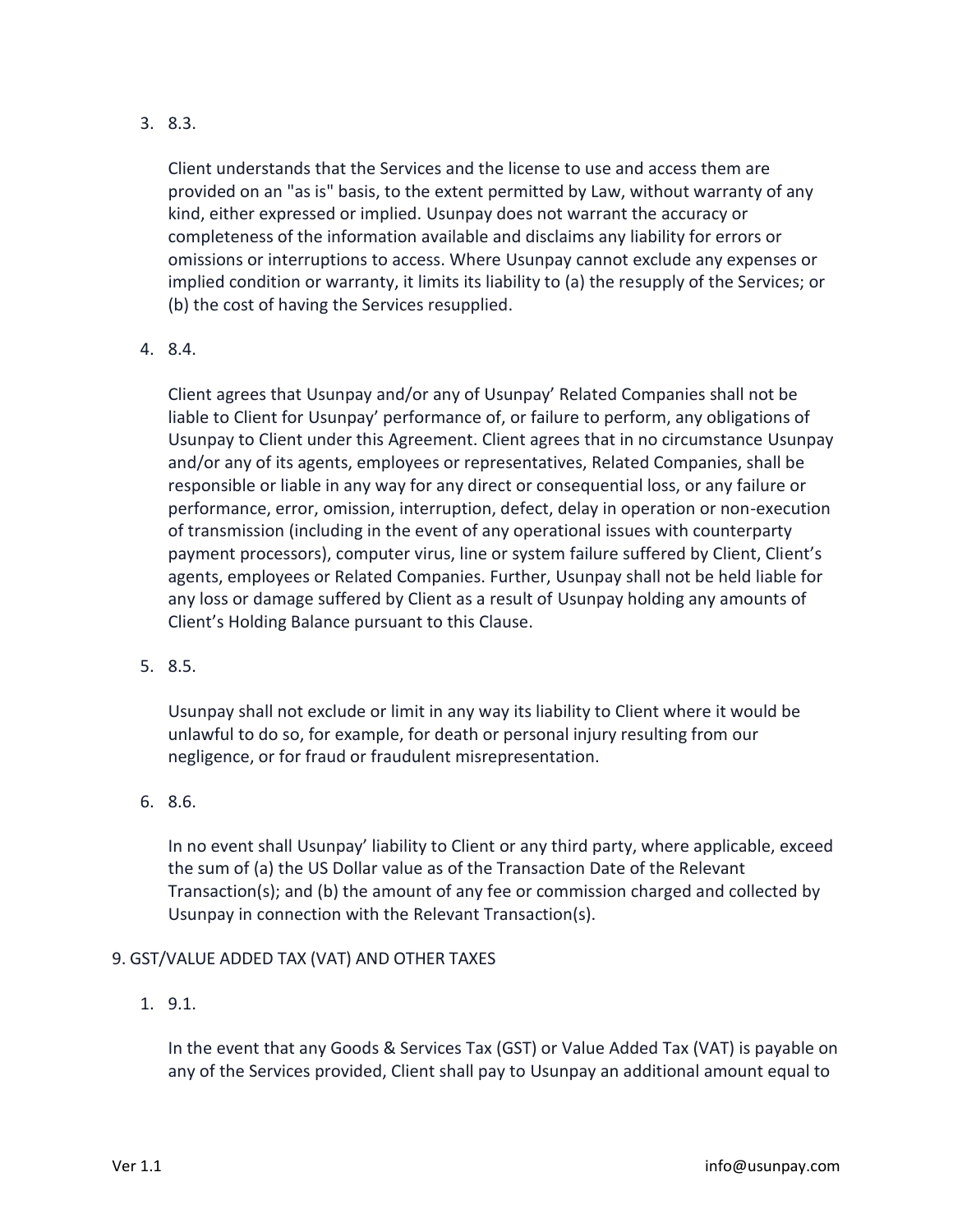the GST or VAT payable on the supply of those Services, upon provision of applicable tax invoice by Usunpay.

2. 9.2.

Client shall be responsible for remitting to the appropriate tax authorities any taxes that may apply to any payments initiated in connection with the Services. Client further acknowledges that Usunpay shall not be responsible for determining what, if any, taxes apply to any of Client's payments.

# 10. LEGAL COMPLIANCE, REPRESENTATIONS AND WARRANTIES

1. 10.1.

Each of the representations and warranties herein shall survive and continue to have full force and effect throughout the duration of this Agreement and will be deemed to be repeated by Client each time Client utilises any of the Services provided.

2. 10.2.

Client represents that the Services are being used for business/commercial purposes only. Client agrees not to use the Services to make payment for any illegal purpose. In addition, Client certifies that it will not use the Services to make any payments relating to online gambling, pornography or any other similar controlled activities. Client acknowledges that any Instruction issued by Client pursuant to this Agreement will be binding upon and enforceable against Client and does not violate the terms of any other agreements to which Client is bound.

3. 10.3.

Client represents and warrants that, in the event that they are an individual, they are 18 years of age in order to register as a Client and to engage in any Transaction with Usunpay. In the event that Client is a corporate entity (i.e. a juristic person), Client represents and warrants that it is acting as a principal and has legal title to all funds used in connection with the Transactions, and that any Transaction is being undertaken in accordance with applicable law.

4. 10.4.

Client represents and warrants that Client has entered into this Agreement for lawful and commercial purposes connected with Client's business and not for the purpose of investment or speculation.

5. 10.5.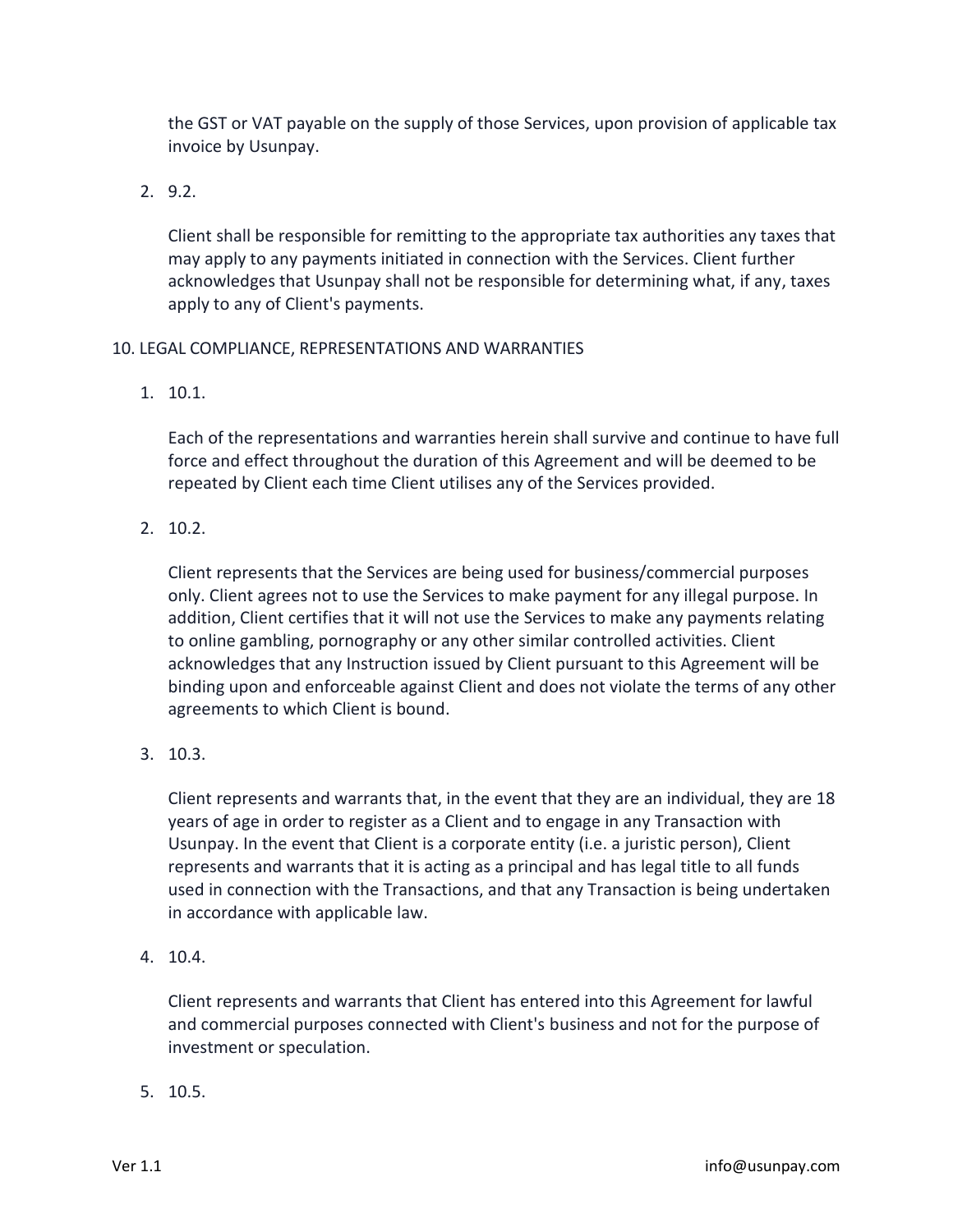Client represents and warrants that each use of the Services by Client is exercised in connection with Client's line of business and to manage the risk associated with an asset or liability owned or incurred, or reasonably likely to be owned or incurred, in the conduct of Client's business.

6. 10.6.

Client represents and warrants to have full authority to agree to be bound by this Agreement.

7. 10.7.

Client understands, acknowledges and agrees that all transactions, wherever originated, may be processed by Usunpay or may be processed on behalf of Usunpay by one or more of its affiliates, one or more of which may be located outside of Hong Kong.

8. 10.8.

Client understands, acknowledges and agrees that Usunpay may terminate this Agreement and/or cancel or reject any Instruction at any time in the event of including but not limited to:

1. (i)

any regulatory non-compliance by Client or if otherwise required to comply with applicable laws or regulations;

2. (ii)

Usunpay reasonably believing that any transactions or Instructions by Client are used for any purpose contrary to Applicable Laws or any unauthorized or fraudulent use; and/or

3. (iii)

the security of any of the Services or the Online Payment System has been compromised;

and especially in the event of Client being found in breach of any of the warranties set forth herein.

9. 10.9.

Non-reliance.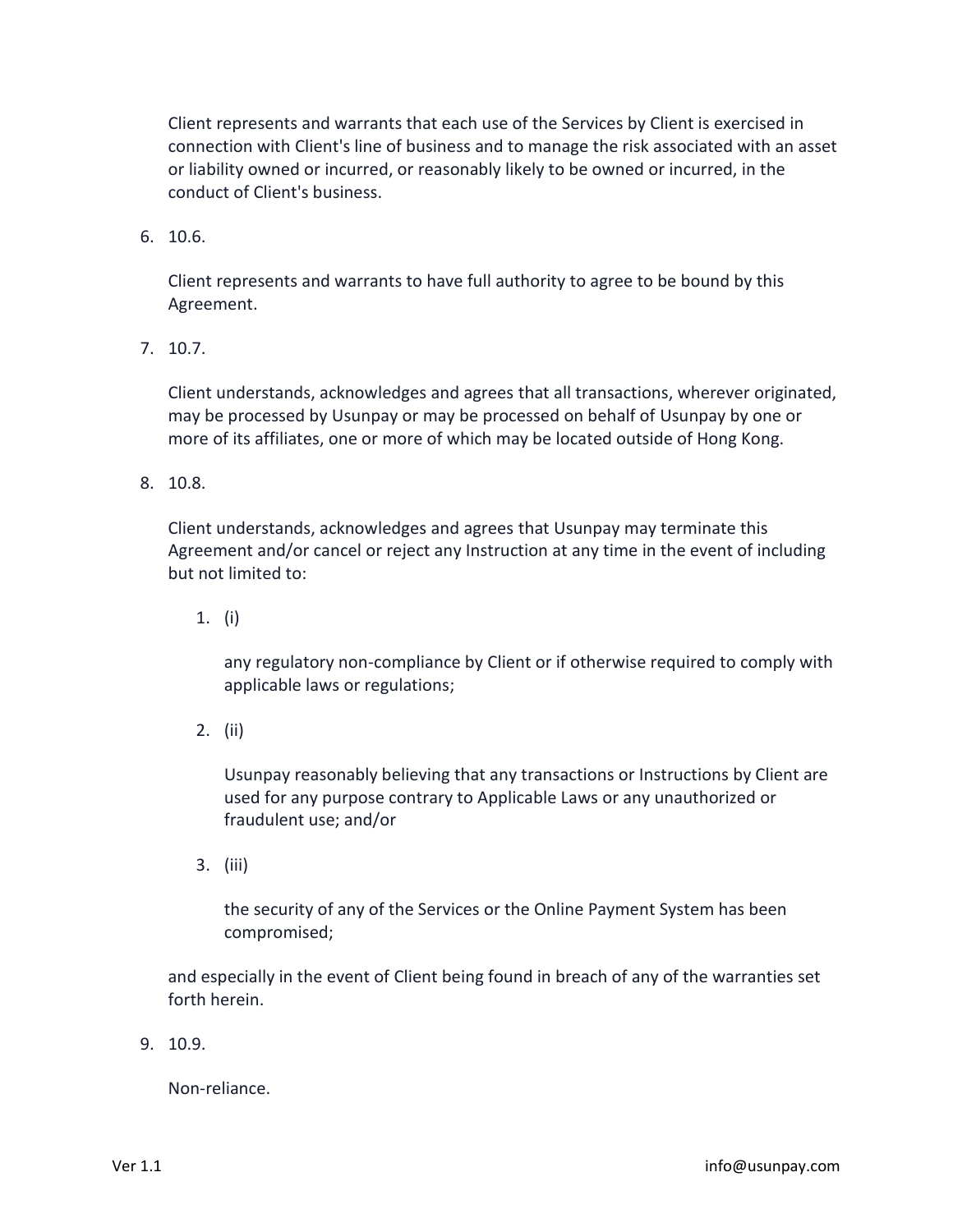1. 10.9.1.

Client represents and warrants that it has sufficient knowledge and experience as to be able to evaluate the merits and risks of entering into this Agreement and has made its own independent decision to enter into this Agreement and assessed whether this Agreement is appropriate or suitable for the Client based on its own judgment and/or upon professional advice obtained independently of Usunpay (including, where relevant, as to the correct tax and accounting treatment of each transaction).

2. 10.9.2.

Client is not relying on any communication (written or oral) of Usunpay as professional advice or recommendation to enter into this Agreement.

3. 10.9.3.

Client also acknowledges that it will, independently and without reliance upon Usunpay or any third party to this Agreement and based on such documents and information as it shall from time to time deem appropriate, continue to make its own decisions in respect to the Services offered under this Agreement, any related agreement or any document furnished thereunder.

10. 10.10.

Client acknowledges that Usunpay comprises regulated entities subject to, among other things, anti-money laundering and countering the financing of terrorism laws and regulations, of which a broad range of serious crimes (including serious tax and/or financial crimes such as but not limited to intentional and fraudulent tax evasion) have been designated as money laundering predicate offences in the jurisdictions where Usunpay operates. Client is further aware of Usunpay' firm stance against tax-illicit activities and fraud. Under the circumstances, Clients represents and warrants to Usunpay as follows:-

1. (i)

Client acknowledges and agrees to be solely responsible for, and Usunpay is not responsible for, Client's own tax affairs and obligations;

2. (ii)

Client is not aware of, and have no reasonable grounds to suspect, that any assets in relation to the Services, or to be deposited, are or may be proceeds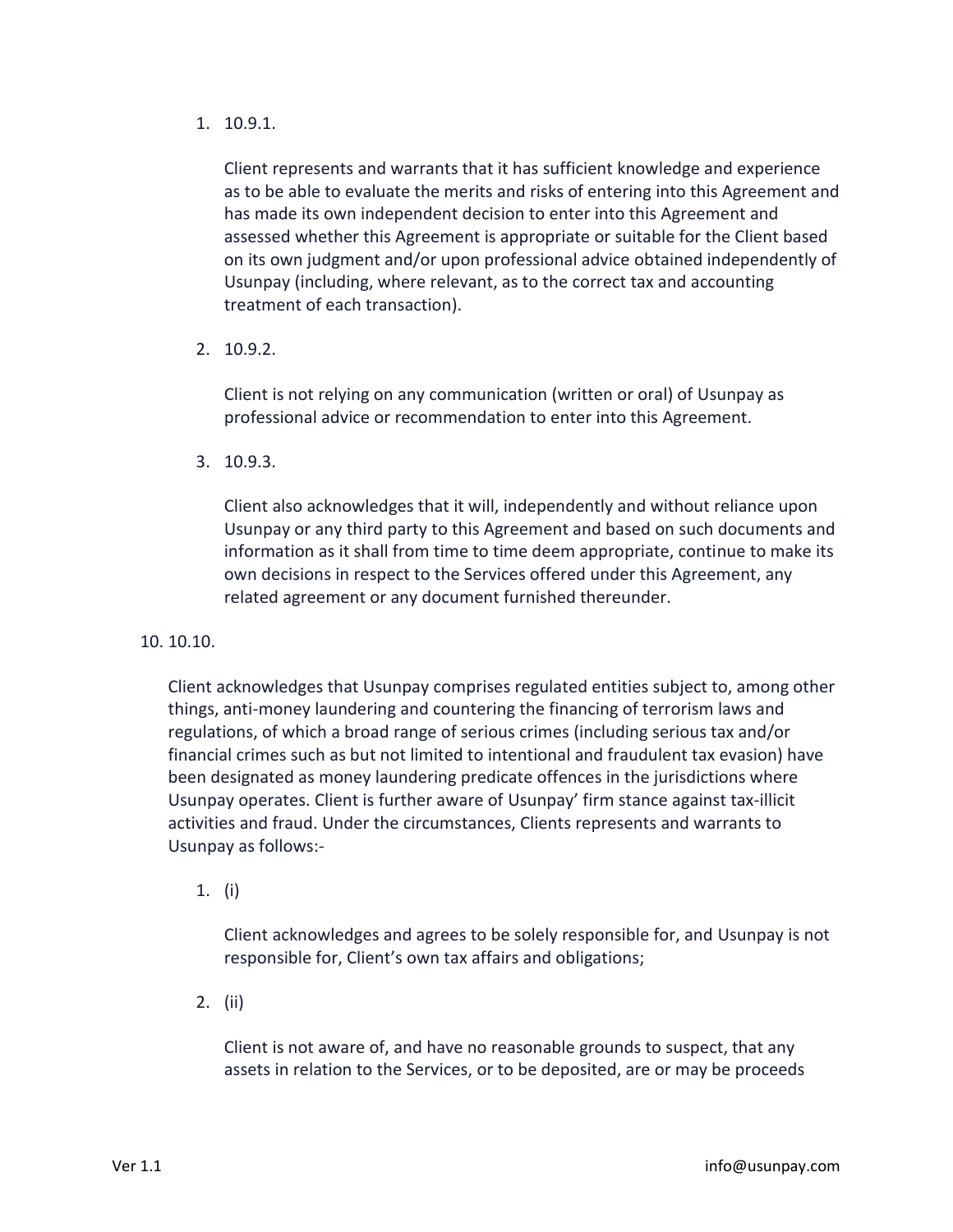from any serious criminal activity or conduct (including but not limited to serious tax crimes);

3. (iii)

to the best of Client's knowledge, Client has not committed or been investigated or is being investigated under any ongoing investigations for or been convicted of any serious tax, financial crimes or fraud; and

4. (iv)

Client understands and agrees that Usunpay may disclose any transactionrelated information including but not limited to information relating to the originating entity, its officers, directors and beneficial owners in order to satisfy its legal obligations under applicable law (including, but not limited to, antimoney laundering, countering of terrorism financing, trade and economic sanctions laws and/or regulations, etc.), or as may otherwise be required by Law or Court order. Client undertakes to provide to Usunpay, promptly upon request, any such information or documentation that Usunpay deems necessary and appropriate, and to take such other reasonable actions upon Usunpay' request, to enable Usunpay to satisfy its anti-money laundering and countering the financing of terrorism responsibilities and to comply with applicable laws and regulations. In the event of any enquiry or request from regulatory, tax and other governmental authorities and agencies and/or competent law enforcement agencies, Client agrees to provide Usunpay with all information and documentation that is necessary to satisfy such an enquiry or request.

# 11. 10.11.

In the event that Usunpay suspects that Client and/or any of its agents or representatives are using or allowing any of the Services to be used for fraud, misconduct or any other illegal or improper purpose that could give rise to civil or criminal liability, Usunpay reserves the right to refer this to the relevant authorities and comply with directions or guidelines issued by them without notice to Client.

# 11. DISPUTE RESOLUTION

1. 11.1.

All Client's complaints, disputes or differences arising out of or in connection with this Agreement, including any question regarding its existence, validity or termination (hereinafter collectively referred to as "Disputes") should be first resolved amicably between the Parties pursuant to the Usunpay Complaints Policy.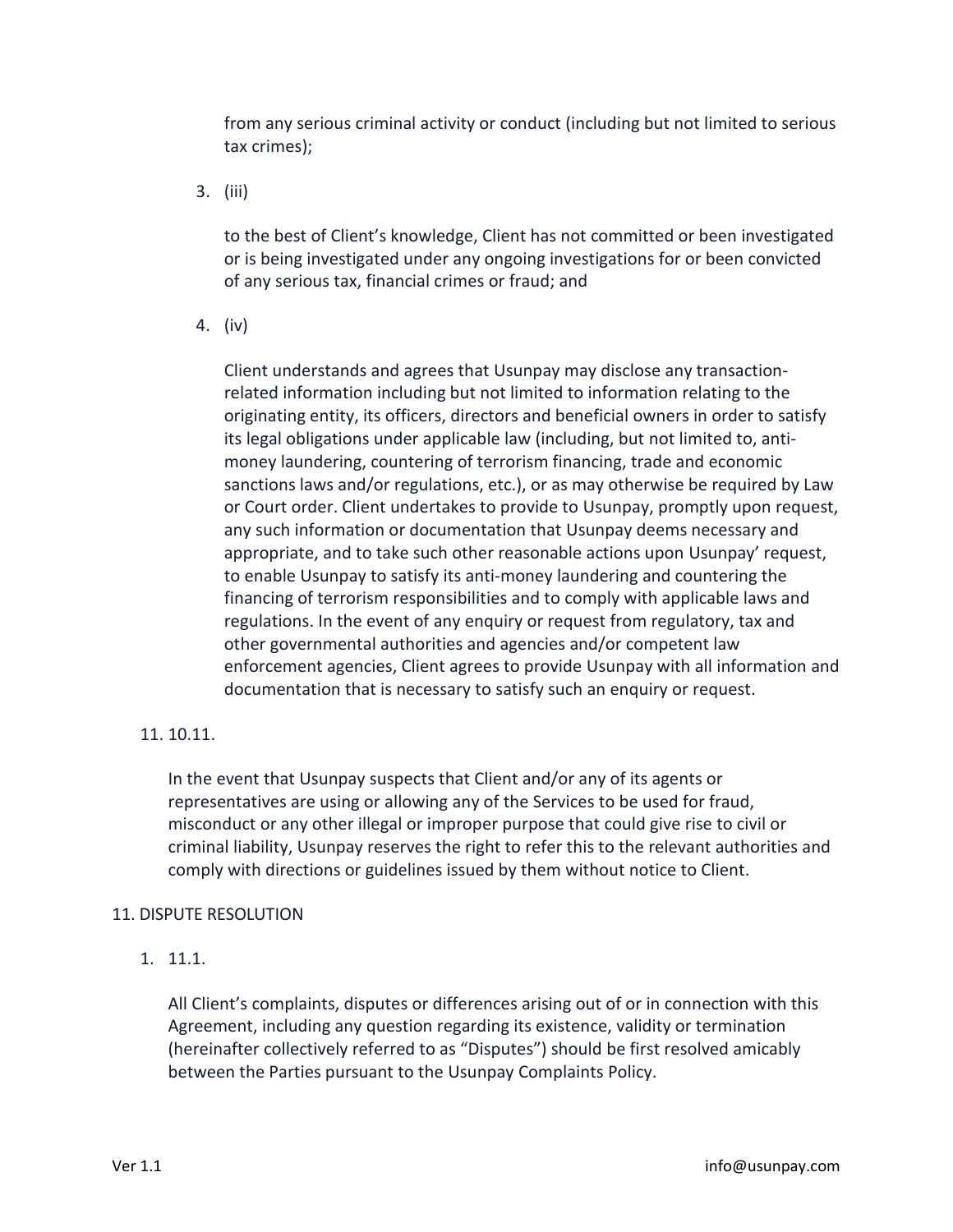2. 11.2.

Where an amicable resolution between the Parties may not be reached pursuant to the sub-clause above, escalations are to be managed via Arbitration as detailed below:-

1. 11.2.1.

any of the Disputes that remain unresolved between the Parties in accordance with the preceding sub-clauses shall be referred to arbitration administered by the Singapore International Arbitration Centre (**"SIAC"**) in accordance with the Arbitration Rules of the SIAC for the time being in force, which rules are deemed to be incorporated by reference in this clause; and

2. 11.2.2.

the seat of the arbitration shall be Singapore; and

3. 11.2.3.

the arbitral tribunal shall consist of one (1) arbitrator; and

4. 11.2.4.

the language of the arbitration shall be the English language; and

5. 11.2.5.

the arbitral award (the "Award") shall

1. a

be delivered in writing;

2. b

state the reasons for the Award;

3. c

be the sole and exclusive, final and binding remedy with respect to the Dispute between and among the Parties;

4. d

be accompanied by a form of judgment; and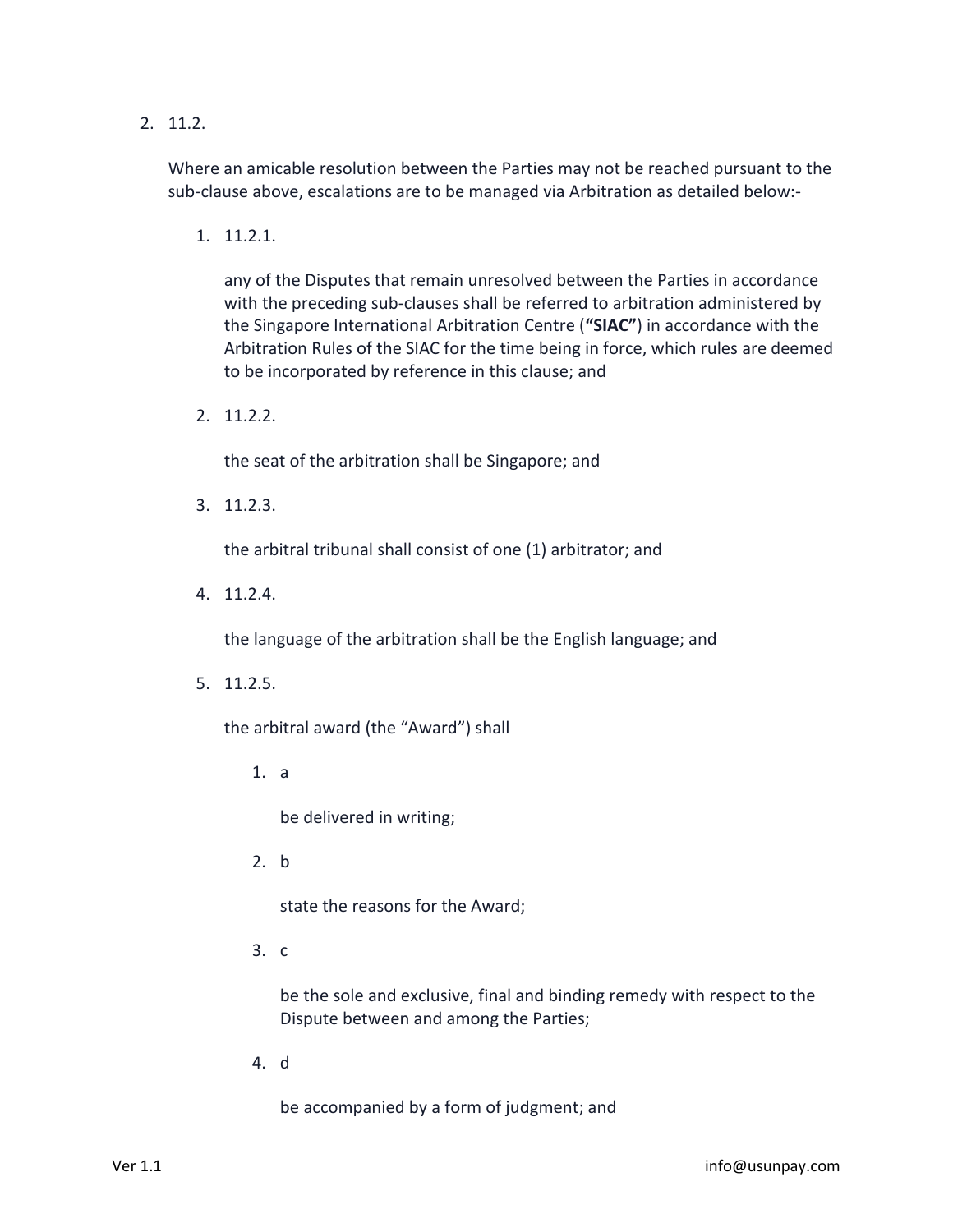5. e

the Award shall have the authority to grant any equitable or legal remedies, including, without limitation, entering preliminary or permanent injunctive relief provided, however, that the Award shall not have authority to award, and the Parties waive the right to seek an award of, punitive or exemplary damages.

3. 11.3.

The Parties hereto agree that in respect of the said Disputes all avenues of alternative dispute resolution have to be exhausted before any Party may institute proceedings against the other Party.

### 12. MISCELLANEOUS

1. 12.1.

As part of internal procedures and in order to comply with applicable money laundering regulations, Usunpay may require Client to provide confirmation of the identity of the beneficial owner(s) and officers of Client or other reasonable information. Client agrees to provide all requested information promptly and to confirm that all information provided is complete, accurate and not misleading. In the event that Client fails to comply with this clause or other anti-money laundering requests, Usunpay reserves the right to terminate this Agreement with immediate effect and without penalty.

2. 12.2.

The Parties agree that money damages may not be a sufficient remedy for breach of the confidentiality and license undertakings in this Agreement, Accordingly, in addition to all other remedies, each Party shall be entitled to seek specific performance and injunctive or other equitable relief as a remedy for any breach of those provisions.

3. 12.3.

Any Party's failure to exercise any of its rights under this Agreement will not be deemed a waiver of such rights or remedies.

4. 12.4.

If any provision herein is held to be unenforceable by a court of competent jurisdiction, the remainder of the provisions shall remain in full force and effect.

5. 12.5.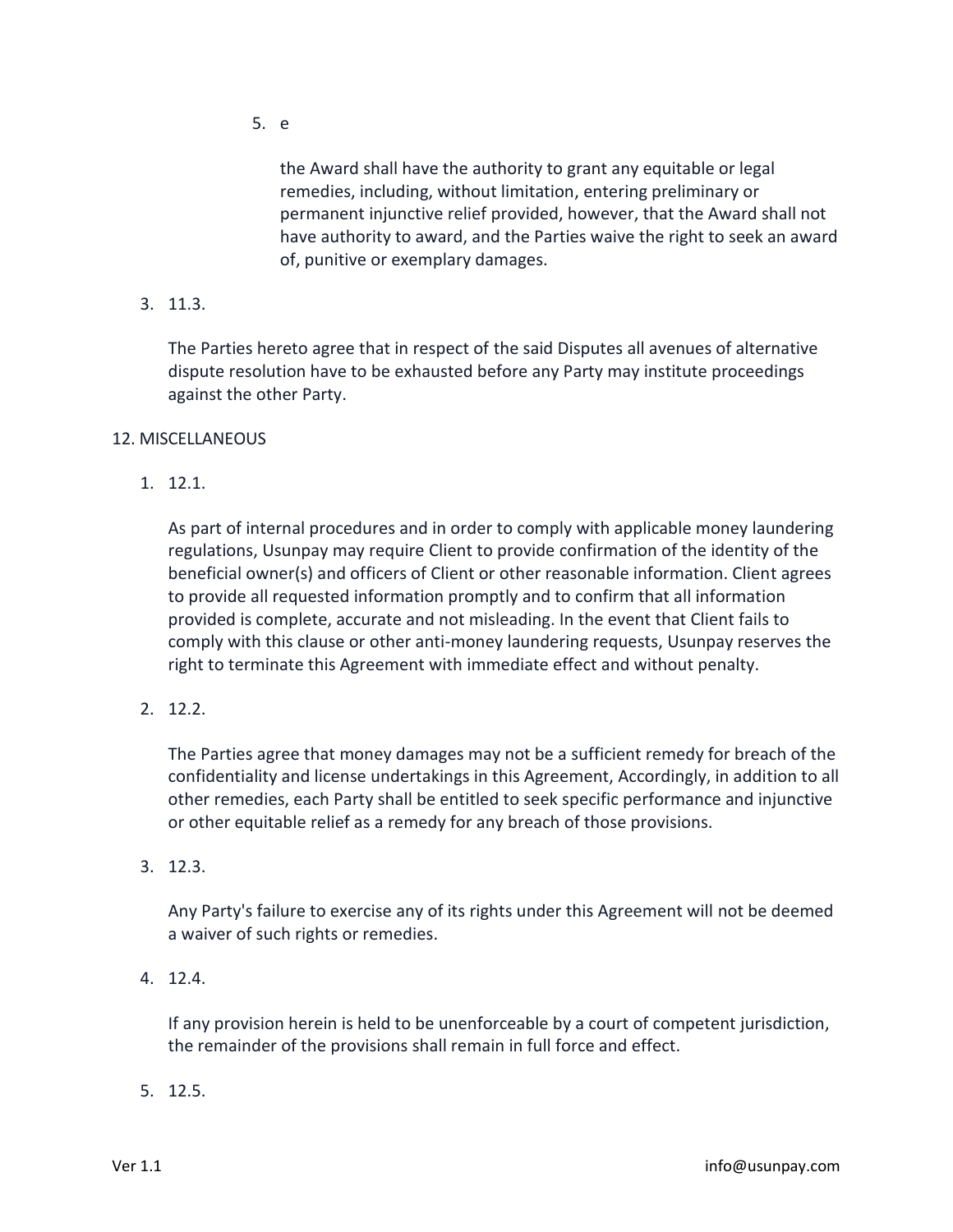This Agreement is not assignable by Client without first obtaining Usunpay' prior written consent. Usunpay shall have the right to transfer or assign its rights and obligations this Agreement to any legal successor.

6. 12.6.

This Agreement shall be binding upon and inure to the benefit of the Parties and their permitted successors and assigns.

7. 12.7.

Usunpay reserves the right, in its sole discretion, to add, to alter, to vary and to modify any or all of the above terms and conditions at any time at its discretion and any additions, alterations, variations and modifications shall immediately take effect upon notification by Usunpay to Client or upon posting of a revised version of this Agreement to Usunpay' website.

8. 12.8.

Client acknowledges that Usunpay will provide certain Services or parts of its Services involving the conversion of currencies or the remittance of funds pursuant to the licenses duly granted to certain entities of its group of companies by the respective governmental Authorities in respect to those Services identified above.

9. 12.9.

In the event Usunpay is unable to deliver any of the Services due to circumstances beyond Usunpay control (any of the **"Force Majeure Events"**) and to the extent that the taking of such action is prevented or delayed by Force Majeure Events including but not limited to war (whether declared or not and including existing wars), revolution, insurrection, pandemic and/or epidemic, fire, explosion, stoppage of labour, strikes or other disputes with employees, laws, regulations, orders or other acts of any governmental authority, other civil disturbances, legal process or failure of telecommunications or computer networks or equipment, or any other cause whatsoever beyond Usunpay' control, Usunpay shall promptly advise Client, and shall not, to the extent permitted by law, have any liability whatsoever for any loss resulting directly or indirectly from these circumstances, including but not limited to any liability to pay any damages or otherwise compensate Client or any other persons.

10. 12.10.

This Agreement constitutes the entire agreement between the Parties and supersedes and extinguishes all previous discussions, correspondence, negotiations, drafts, agreements, promises, assurances, warranties, representations and understandings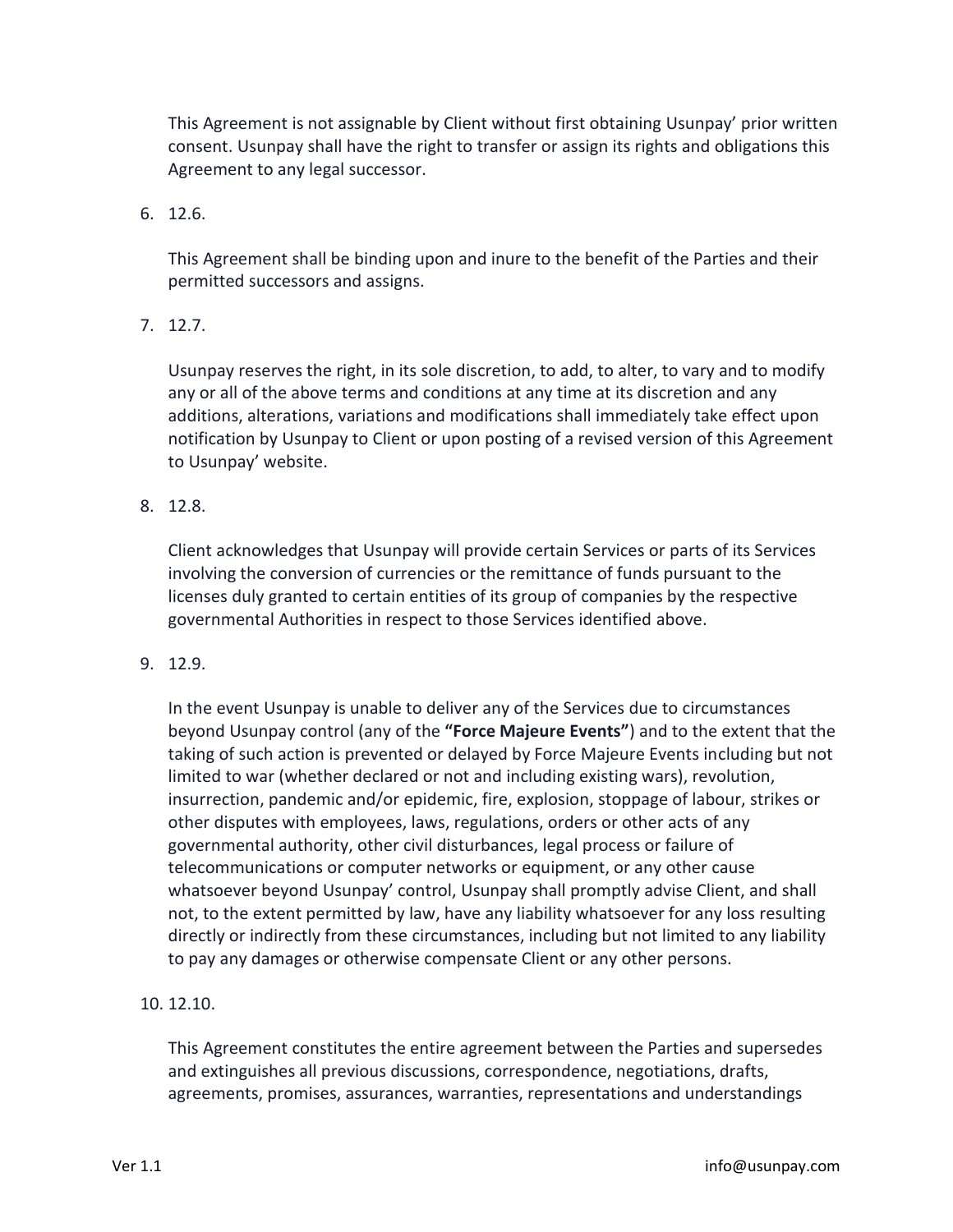between them, whether written or oral, relating to its subject matter hereof. In the event of any conflict or ambiguity between the provisions of this Agreement and any other precedent agreement (e.g., a previously executed confidentiality agreement), the provisions of this Agreement shall prevail.

### 11. 12.11.

Termination.

1. 12.11.1.

Usunpay may terminate this Agreement with or without cause at any time upon providing written notice to the other.

2. 12.11.2.

In the event that no specific, separate and/or additional agreement for the provision of services for a specific duration has been entered into by the Parties hereto, Client may terminate this Agreement upon de-registration from the Online Platform System. Client shall be duly released and discharged by any obligations under this Agreement upon full payment of any outstanding amounts owed to Usunpay for the provision of all Services up to the date of request of termination by Client.

3. 12.11.3.

The provisions included in Clause 2.4, 7, 8, 9, 10, and 12 of this Agreement shall survive the cessation of the provision of Usunpay' Services to Client and the termination of this Agreement. Termination by either party shall not affect any rights that have accrued prior to termination.

### 12. 12.12.

Usunpay and Client shall each act at all times as independent contractors and nothing contained in this Agreement shall be interpreted, construed or implied to create any agency, partnership or joint venture between Usunpay and Client. Nothing in this Agreement shall be interpreted, construed or implied as creating or establishing the relationship or employer and employee between Usunpay and Client. At no time shall either Usunpay or Client make commitments for or in the name of the other.

### 13. 12.13.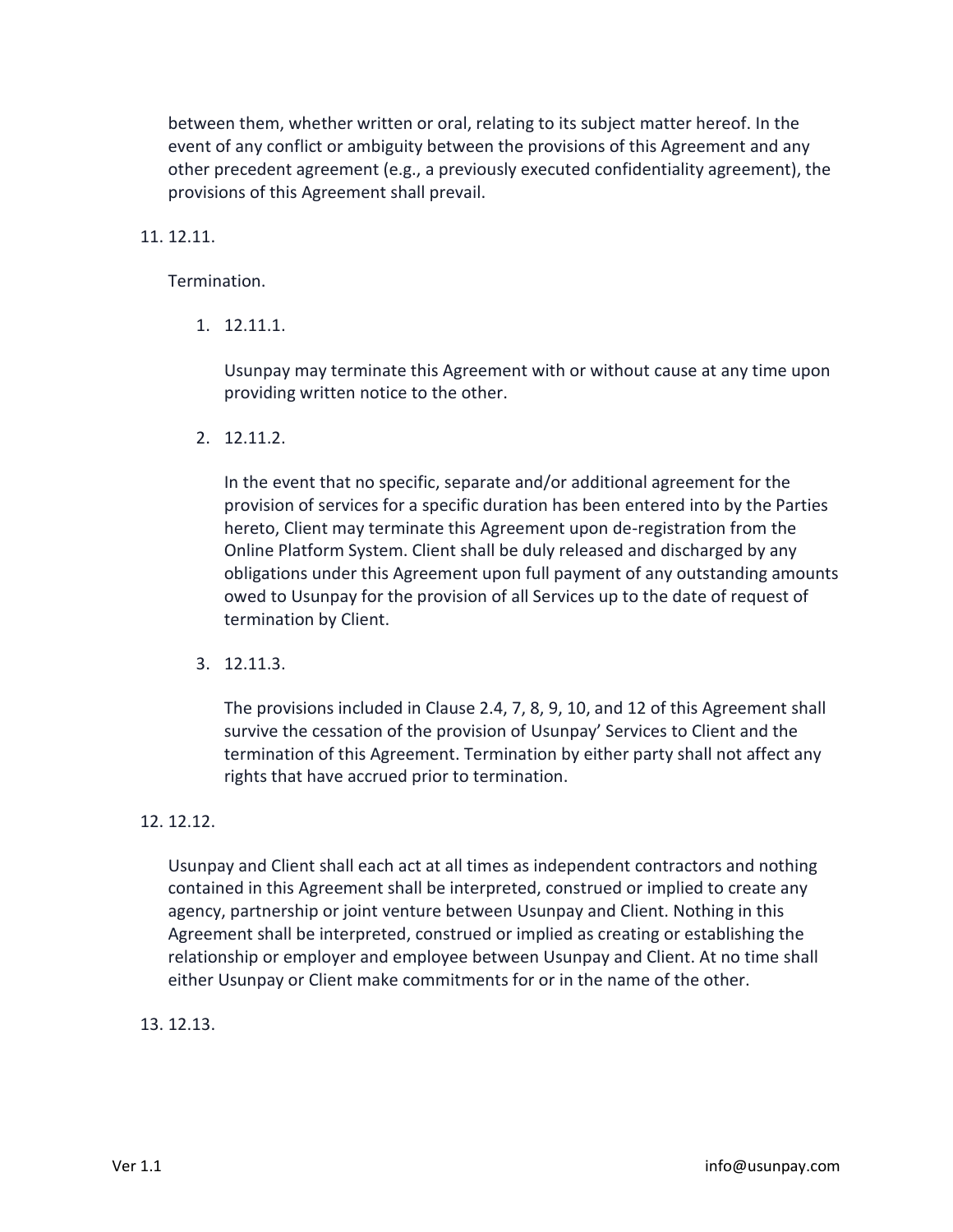Neither Party may use the Party's name in news releases, articles, brochures, marketing materials, advertisements and other publicity or investor promotions without the written consent of the other Party.

14. 12.14.

Notices.

1. 12.14.1.

Communications and notices required or permitted under this Agreement shall be deemed delivered when hand delivered to the receiving person, upon delivery via certified mail (return receipt requested), upon delivery via a national or international package delivery company (return receipt requested or delivery confirmation received), when such delivery is refused to the address first set forth (or such other email address provided by an Authorized User). Any party may change its address for purposes of this notice provision by giving notice in the manner prescribed above.

2. 12.14.2.

Client undertakes to notify Usunpay in writing immediately of any change of its name, address or other information previously provided to Usunpay by Client and deliver to Usunpay the relevant documents detailing such changes.

### 15. 12.15.

The headings of several sections are inserted for convenience of reference only and are not intended to be a part of or to affect the meaning or interpretation of this Agreement.

### 16. 12.16.

Translations of this Agreement into different languages may be provided for Client's convenience from time to time. In the event of any discrepancy or ambiguity between the current English and different language versions, the English version shall govern for all purposes.

### 17. 12.17.

The Parties acknowledge that it is not their intention that any third party shall be entitled to enforce any term of this Agreement which may confer a benefit on that third party, whether any such entitlement would, but for this provision, arise under the Contracts (Rights of Third Parties) Ordinance (Chapter 623) or otherwise.